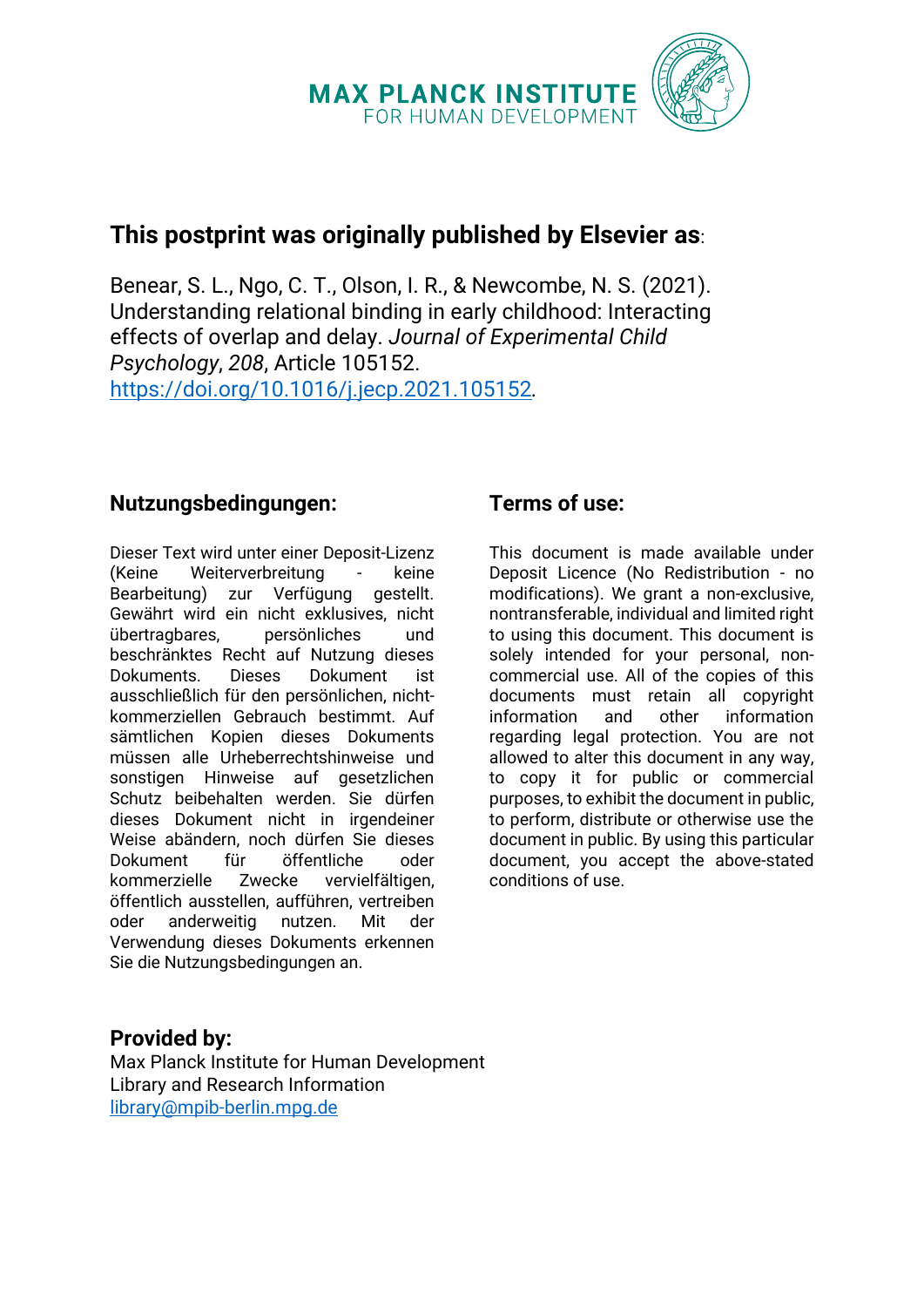## Running head: EFFECTS OF OVERLAP AND DELAY ON CHILDREN'S MEMORY

Understanding relational binding in early childhood: Interacting effects of overlap and delay

Susan L. Benear<sup>1</sup>, Chi T. Ngo<sup>2</sup>, Ingrid R. Olson<sup>1</sup>, Nora S. Newcombe<sup>1</sup>

<sup>1</sup> Department of Psychology, Temple University, USA

<sup>2</sup> Center for Lifespan Psychology, Max Planck Institute for Human Development, Berlin,

Germany

## **Acknowledgements**

We would like to thank Jelani Medford, Rebecca Adler, Linda Hoffman, Elizabeth Eberts, Ying Lin, and Alexandra Cavallo for their assistance with stimuli development and data collection. This work was supported by National Institute of Health grants to I. Olson [R01 MH091113, R21 HD098509, and R56 MH091113], N. Newcombe and I. Olson [R01 HD099165], and to C.T. Ngo [F31 HD090872] as well as by funding from Temple University to Dr. Nora Newcombe [OVPR 161706-24607-02]. The content is solely the responsibility of the authors and does not necessarily represent the official views of the National Institute of Mental Health or the National Institutes of Health.

### **Data Sharing and Data Accessibility**

The study reported in this article was not formally preregistered. De-identified data with explanations of variables, files used for task procedures, and documents detailing experimental design choices (e.g. counterbalancing stimuli, etc.) have been made available on a permanent third-party archive and can be accessed at

https://osf.io/ckteb/?view\_only=21aa31a17c0341dcbaa0c722984fc574.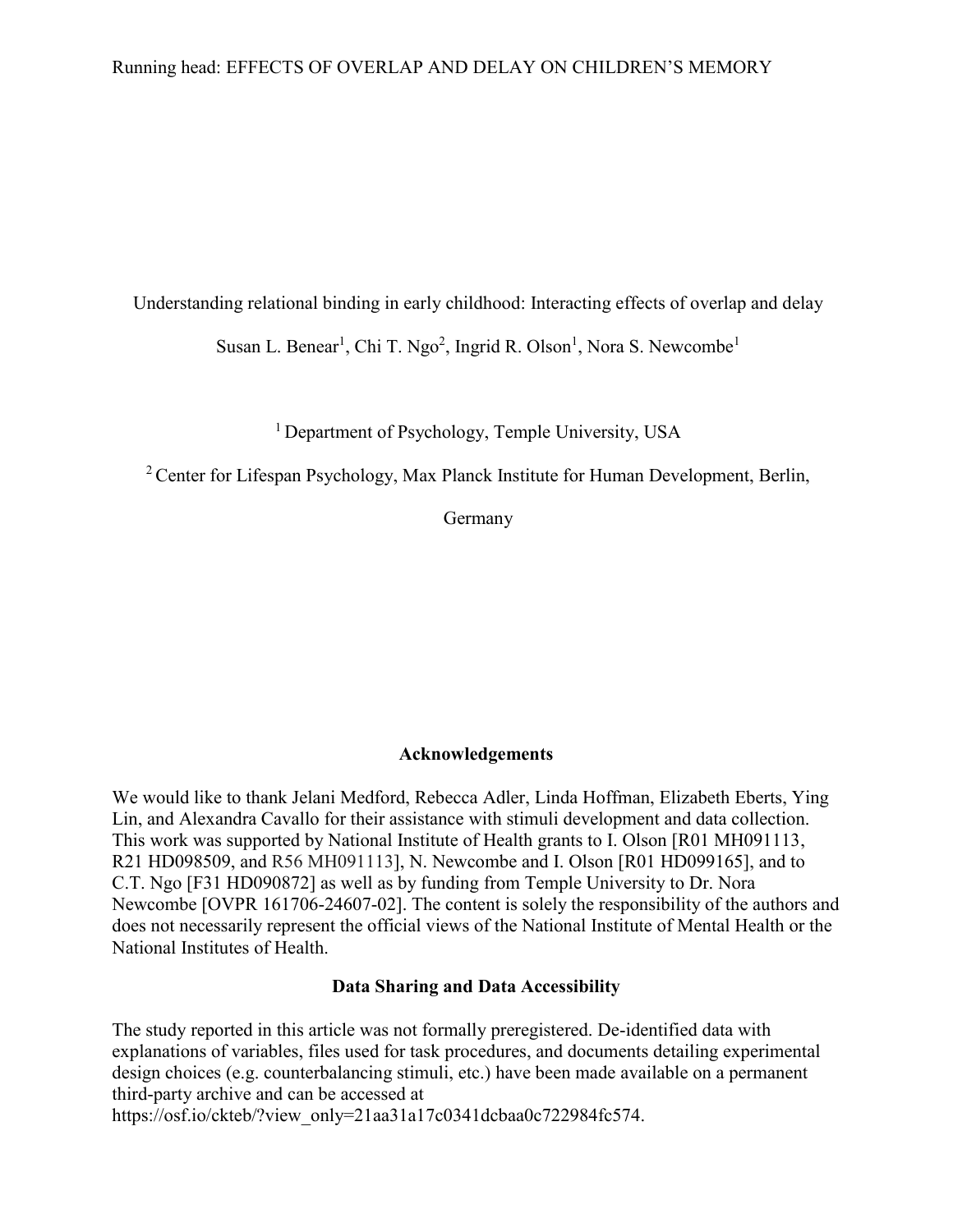#### Abstract

Episodic memories typically share overlapping elements in distinctive combinations, and, to be valuable for future behavior, they need to withstand delays. There is relatively little work on whether children have special difficulty with overlap or withstanding delay. However, Yim, Dennis, and Sloutsky (2013) suggested that extensive overlap is more problematic for younger children, and Darby and Sloutsky (2015) reported that a 48-hour delay period actually improves children's memory for overlapping pairs of items. In this study, we asked how children's episodic memory is affected by stimulus overlap, delay, and age, using visual stimuli containing either overlapping or unique item pairs. Children aged 4 and 6 years were tested both immediately and after a 24-hour delay. As expected, older children performed better than younger children and both age groups performed worse on overlapping pairs. Surprisingly, the 24-hour delay had only a marginal effect on overall accuracy. Although there were no interactions, when errors were examined, there was evidence that delay buffered memory for overlapping pairs against cross-contextual confusion for the younger children.

*Keywords:* episodic memory, development, delayed memory, memory interference, relational binding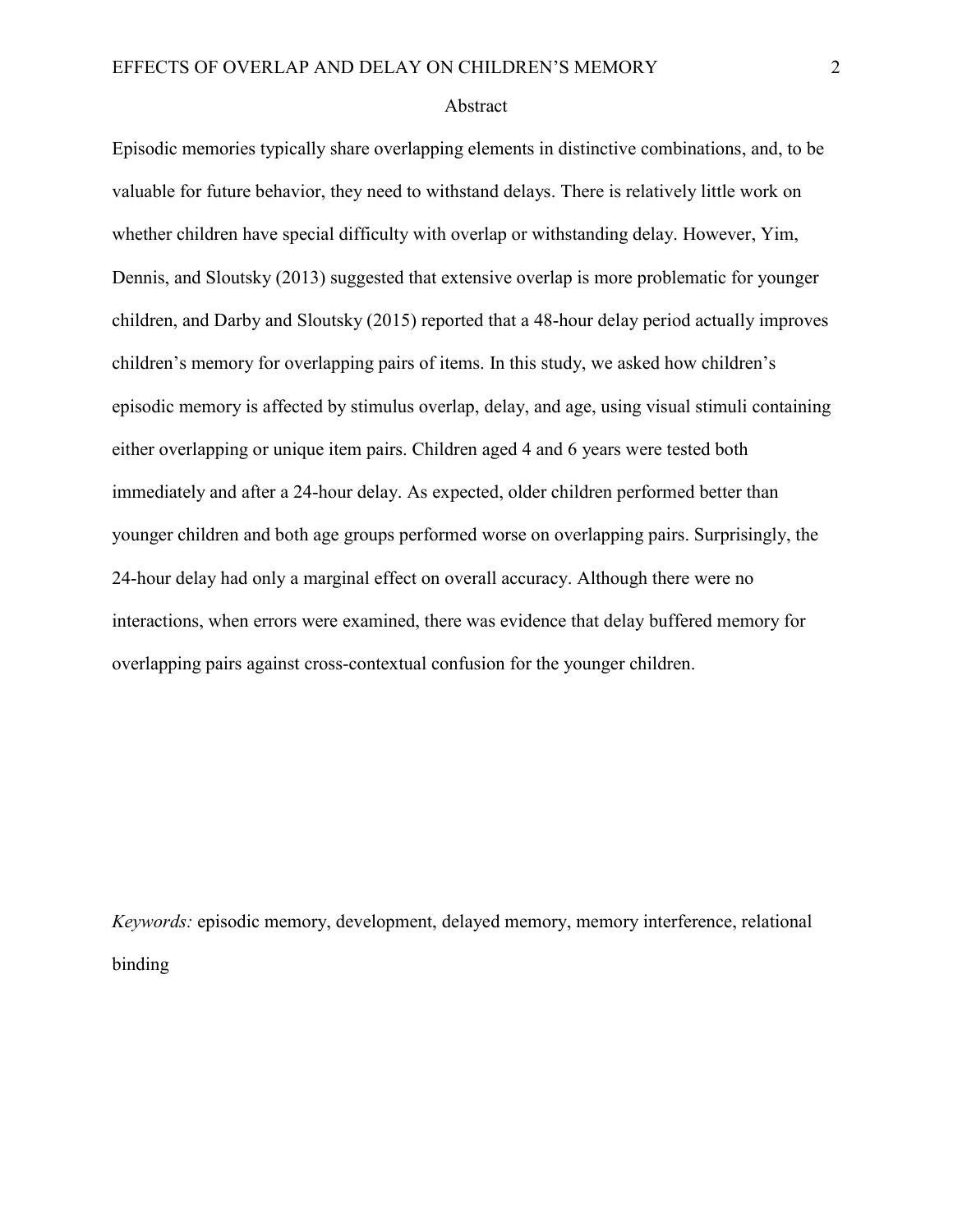Understanding relational binding in early childhood: Interacting effects of overlap and delay

Episodic memories for events anchored in a specific spatiotemporal context are a central aspect of our sense of personal identity, are important in social interactions, and support decision-making about the future (Prebble, Addis, & Tippett, 2013; Szpunar, Addis, McLelland, & Schacter, 2013; Tulving, 2002). By age 4, children show good episodic memory in many paradigms (reviewed in Bauer, Larkina, & Deocampo, 2011). However, the ability to bind associations between two items or between an item and its context—i.e*. relational binding*, a hallmark of episodic memory—develops in several important ways between the ages of 4 and 6 years (reviewed by Newcombe, Benear, Ngo, & Olson, in press). In addition, temporal-spatial specificity (Newcombe, Balcomb, Ferrara, Hansen, & Koski, 2014), mnemonic discrimination (Ngo, Lin, Newcombe, & Olson, 2019) and holistic recollection (Ngo, Horner, Newcombe, & Olson, 2019) show strikingly similar patterns of age-related growth, with marked improvement between 4 and 6 years, and continued change up to 8 years in some more complex dimensions, such as the discrimination of similar contexts (Ngo, Lin et al., 2019).

Despite this growing knowledge of episodic memory development, several aspects of memory development remain under-explored. In this paper, we investigated two issues: whether there are differential effects with age of contextual overlap, and whether younger children's memory is more affected by delay. In addition, we examined the interaction of age, overlap and delay. Overlap of experiences across contexts is important to consider because episodic memories often contain overlapping relational information. For example, a child might remember that the last time she visited her grandparents' house, she did a puzzle with her grandmother, but during the visit prior to that, she helped her grandfather make cookies, so that the grandparents' house is linked both to the puzzle and to the cookies. Overlap can cause memory interference ("Did I make the cookies with Grandma or Grandpa?"). Investigating delay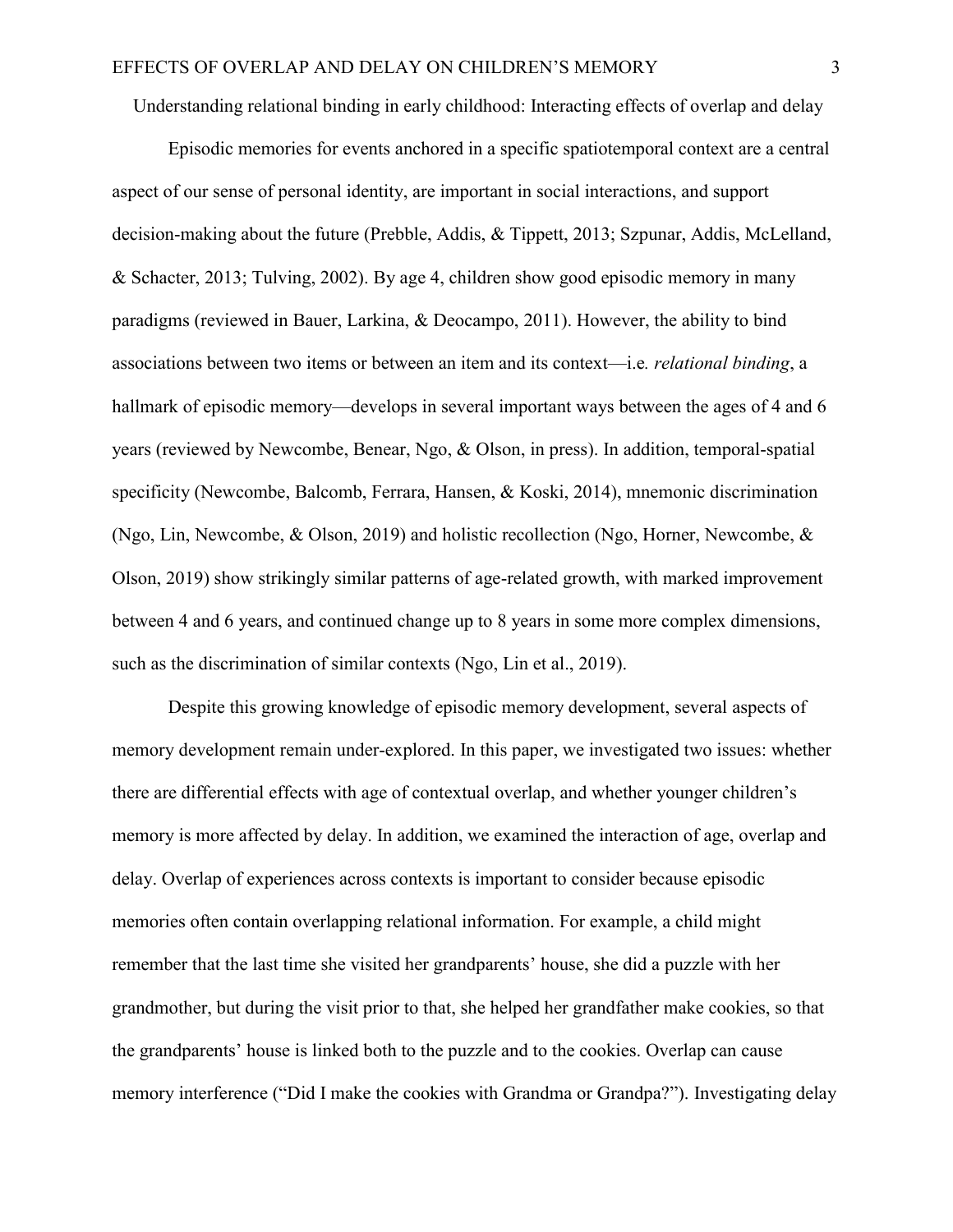is important because episodic memories are only useful if recalled beyond the brief window just after an event occurs.

## Overlap

Younger children have difficulty recalling associated pairs of stimuli even when they contain no overlapping elements (e.g. an AB-CD object pair paradigm: Lloyd, Doydum, & Newcombe, 2009; Sluzenski, Newcombe, & Kovacs, 2006), but overlap may create an extra burden. Nonhuman animals struggle with memory deficits in the face of such interference (Jitsumori, Wright, & Cook, 1988; Kubo-Kawai & Kawai, 2007), and research has shown that performance on tasks involving cross-contextual overlap relies on hippocampal functioning (e.g. Eacott & Norman, 2004). Thus, based on the protracted course of hippocampal development across early childhood (Canada, Ngo, Newcombe, Geng, & Riggins, 2019; DeMaster, Pathman, Lee, & Ghetti, 2014; Gogtay et al., 2006; Krogsrud et al., 2014; reviewed in Canada, Botdorf, & Riggins, 2020), one might expect that younger children would particularly suffer from increased interference across contexts.

Children have been tested in relational binding studies with overlapping elements (i.e., an AB-AC object pair paradigm, e.g., Darby & Sloutsky, 2015; Ngo, Newcombe, & Olson, 2018; Ngo, Lin et al., 2019), and older children outperform younger children in these paradigms. However, direct contrasts between unique and overlapping pairings are rare. Yim, Dennis and Sloutsky (2013) tested 4- and 7-year-old children on a paradigm involving three types of associative pairs: unique pairs (AB-CD) that share no elements within pairs between the two lists of items, overlapping pairs (AB-AC) that share one element within pairs between the two lists of items, and an even more overlapping kind of pair in which the items from the first list are all reused but the pairings are shuffled (AB-ABr). For example, in the AB-CD condition, List  $1 =$ bike-cup, couch-cat, List 2 = backpack-fork, umbrella-football; AB-AC condition, List 1 = bikecup, couch-cat, List  $2 =$  bike-fork, couch-football; AB-ABr condition, List  $1 =$  bike-cup, couch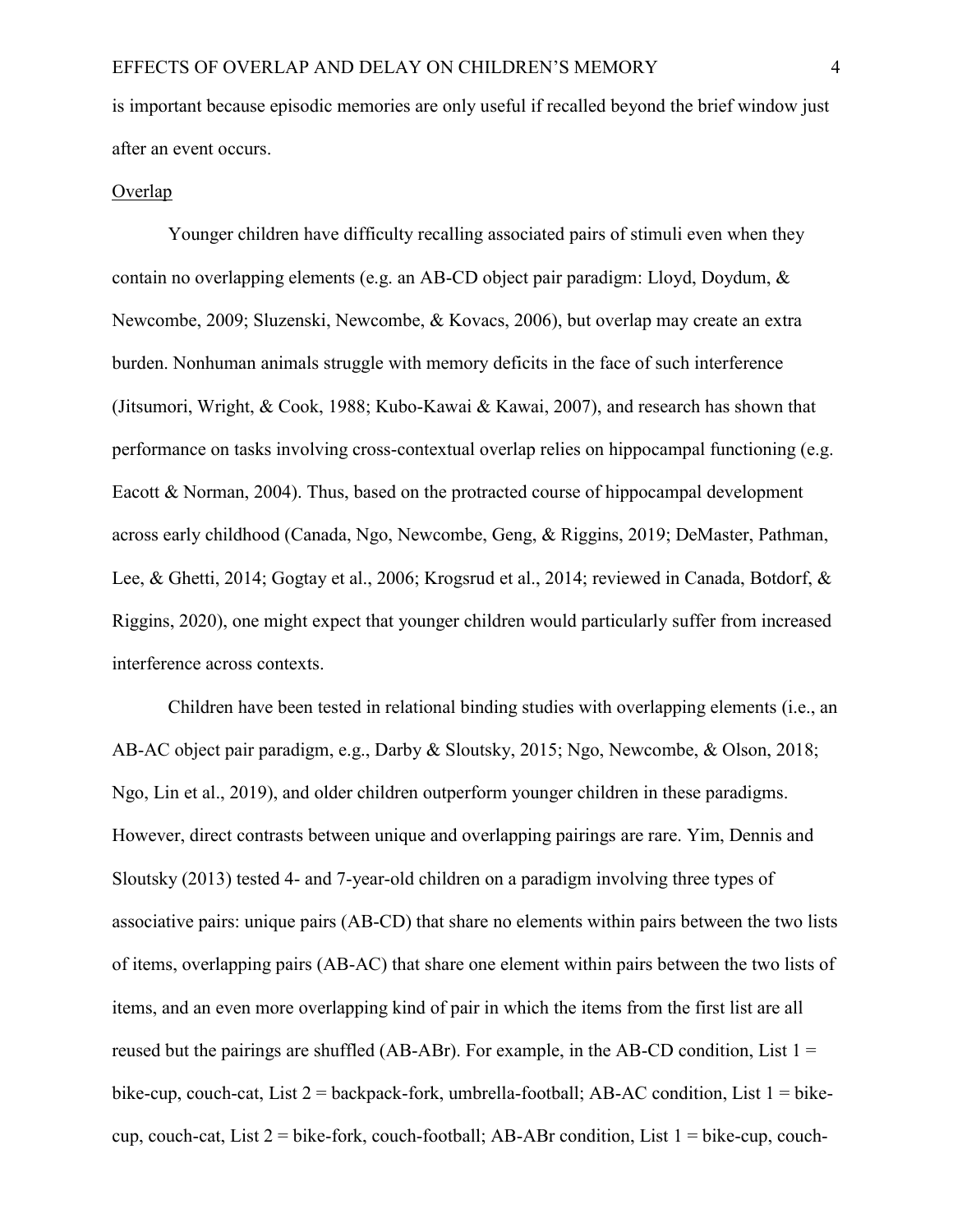cat, List 2 = bike-cat, couch-cup. Both age groups showed memory interference when pairs were overlapping (AB-AC and AB-ABr conditions), but not when they were unique (AB-CD condition), with no interaction of pair type with age. However, a multinomial processing tree (MPT) model suggested an interaction whereby 7-year-olds outperform 4-year-olds specifically on the most complex latent process of three-way binding, indicated by successful memory for the most challenging associative pairs (AB-ABr). MPT models attempt to infer the contributions of latent processes or structures to categorical data, with Yim et al.'s (2013) model assuming that the proportion of a specific response was determined by the availability of four types of latent structures: item recognition, item-item binding, item-context binding, and three-way item-itemcontext binding. Given data only from this study, whether younger children are differentially impaired when episodic memory tasks involve shared information across contexts remains an open question.

## **Delay**

Relatively little is known about how young children's episodic memory performance changes when tested immediately or after a delay of 24 hours or more. Although there are many studies examining children's autobiographical memories for events after very long delays (e.g. Flin, Boon, Knox, & Bull, 1992; Poole & White, 1993), less is known about how children retain non-autobiographical episodic details over shorter delays of just a day or two. In adults, a delay period filled with sleep as compared to an equivalent delay filled with wakefulness may protect against memory interference (Abel & Bäuml, 2014; Ellenbogen, Hulbert, Stickgold, Dinges, & Thompson-Schill, 2006; Sheth, Varghese, & Truong, 2012; Spencer, Sunm, & Ivry, 2006; but see also Bailes, Caldwell, Wamsley, & Tucker; 2020; Pöhlchen, Pawlizki, Gais, Schönauer; 2020), likely due to sleep-related consolidation. Designs with delays up to 24 hours demonstrate that increases in the length of the delay (e.g. 30 minutes versus 12 or 24 hours) between encoding and test lead to decrements in performance (Payne et al., 2012; Takashima et al., 2009),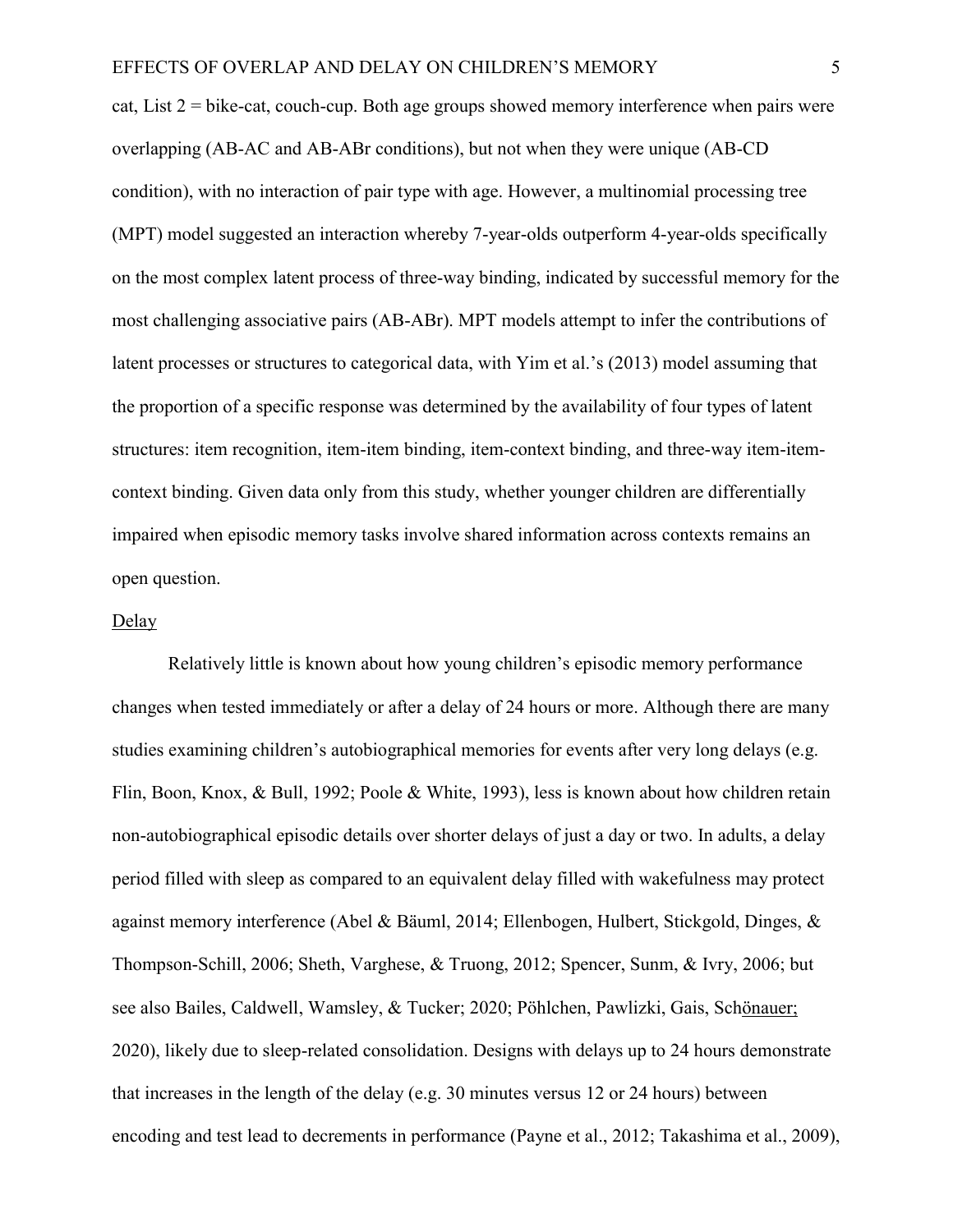but this decline is attenuated by sleep during the delay, especially if it directly follows learning (Payne et al., 2012).

There is some evidence that children's memory also benefits from a sleep-filled delay period (Backhaus, Hoeckesfeld, Born, Hohagen & Junghanns, 2008; Kurdziel, Duclos, & Spencer, 2013). We also know that children as young as 18 months old can recall actions learned 24 hours prior (Herbert & Hayne, 2000), but age-related improvements in memory performance after a delay continue across early childhood (Loucks & Price, 2019; Morgan & Hayne, 2010). Since delays of 24 hours increase forgetting, but sleep can attenuate forgetting, how a delay of 24 hours that includes a night of sleep might affect children's performance is unclear.

#### Do Overlap and Delay Interact?

How delays interact with differences in overlap across contexts is not well explored. In an important study, Darby and Sloutsky (2015) tested 4- and 5-year-old children on memory for object pairs they had previously learned to a criterion. One group of children was tested immediately after encoding while the other group was tested after a 48-hour delay. The group who experienced the delay had superior memory (not just memory maintenance) compared to children who were tested immediately, for the overlapping pairs that are most susceptible to interference. Darby and Sloutsky (2015) suggest that, for young children who are highly susceptible to interference, an offline rest period allowed for consolidation that supported stable and precise configural memory traces. Whether these effects differ by age is not known since the authors did not compare across different age groups. In addition, whether these effects generalize to episodic forms of declarative memory is not known—the children in Darby and Sloutsky's (2015) study were exposed to the same associative pairings until a learning criterion was met.

### **Methods**

In this study, we sought to examine whether a 24-hour delay might stabilize memory for episodic material, and whether such effects might differ by age and by the degree of overlap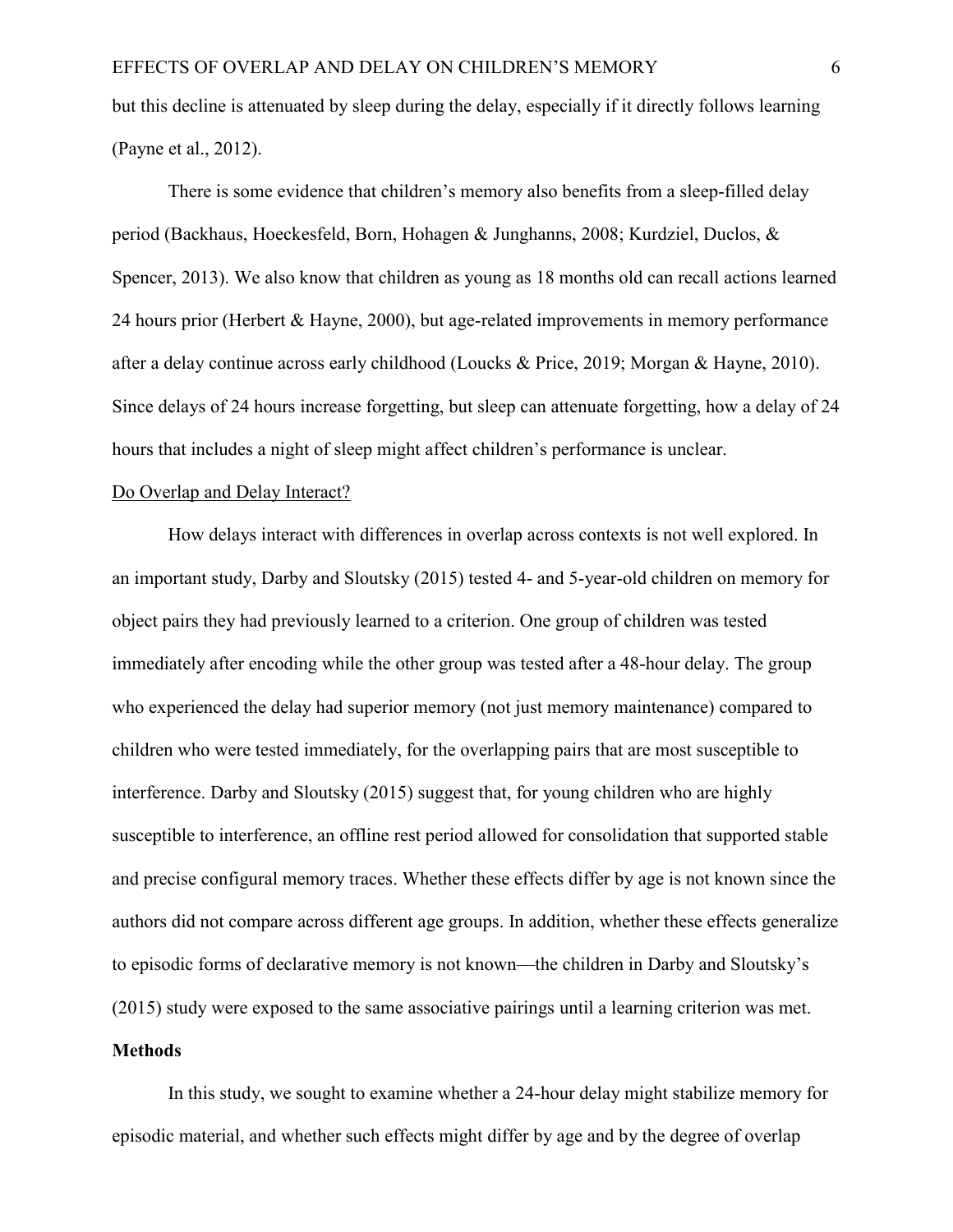between associations. We studied younger and older children in a within-subjects design using a one-shot learning task with both overlapping and unique associative pairs (see Figure 1).

## *Participants*

A total of 33 4-year-old children (19 females, 14 males;  $M_{\text{month}} = 57.29 \pm 7.12$ ) and 32 6year-old children (16 females, 16 males;  $M_{\text{month}} = 74.36 \pm 8.78$ ) were recruited from Philadelphia and the surrounding suburbs. Children who participated in the study did not have any psychological, neurological, or developmental disorders, as reported by a parent. Informed consent was obtained from each child's parent or guardian. Ten additional children participated but were not included in the data analyses due to failure to complete at-home testing (*n*=4), participant non-compliance with at-home procedure instructions (*n*=2), child not meeting inclusion criteria (e.g. age 5, developmental disorder; *n*=3), and experimenter error (*n*=1). Of the 65 children who met inclusion criteria and completed at least one of the two tests at each time point (immediate and delayed), five children (four 4-year-olds; two females, two males;  $M_{\text{month}} =$ 54.54  $\pm$  4.72) failed to perform at above-chance levels on the experimental procedure at immediate test—indicating they were guessing or responding randomly—and were removed from subsequent analyses (chance performance = proportion correct of .25 or less). Additionally, one child's standard score on the KBIT-2 (a standardized measure of verbal intelligence; see *Procedure*, section 2) was more than two standard deviations below the mean, and this child (6) years old; female) was also removed from subsequent analyses. Therefore, our final sample consisted of 59 children—29 4-year-olds (18 females, 11 males;  $M_{\text{month}} = 57.53 \pm 7.44$ ) and 30 6year-olds (14 females, 16 males;  $M_{\text{month}} = 74.90 \pm 7.64$ ).

## *Materials*

We developed a novel memory task based on previous studies (Ngo et al., 2018; Newcombe et al., 2014). The stimuli consisted of four animated sequences, in four different virtual environments (houses, parks, oceans, and fairs) that were created using Adobe Photoshop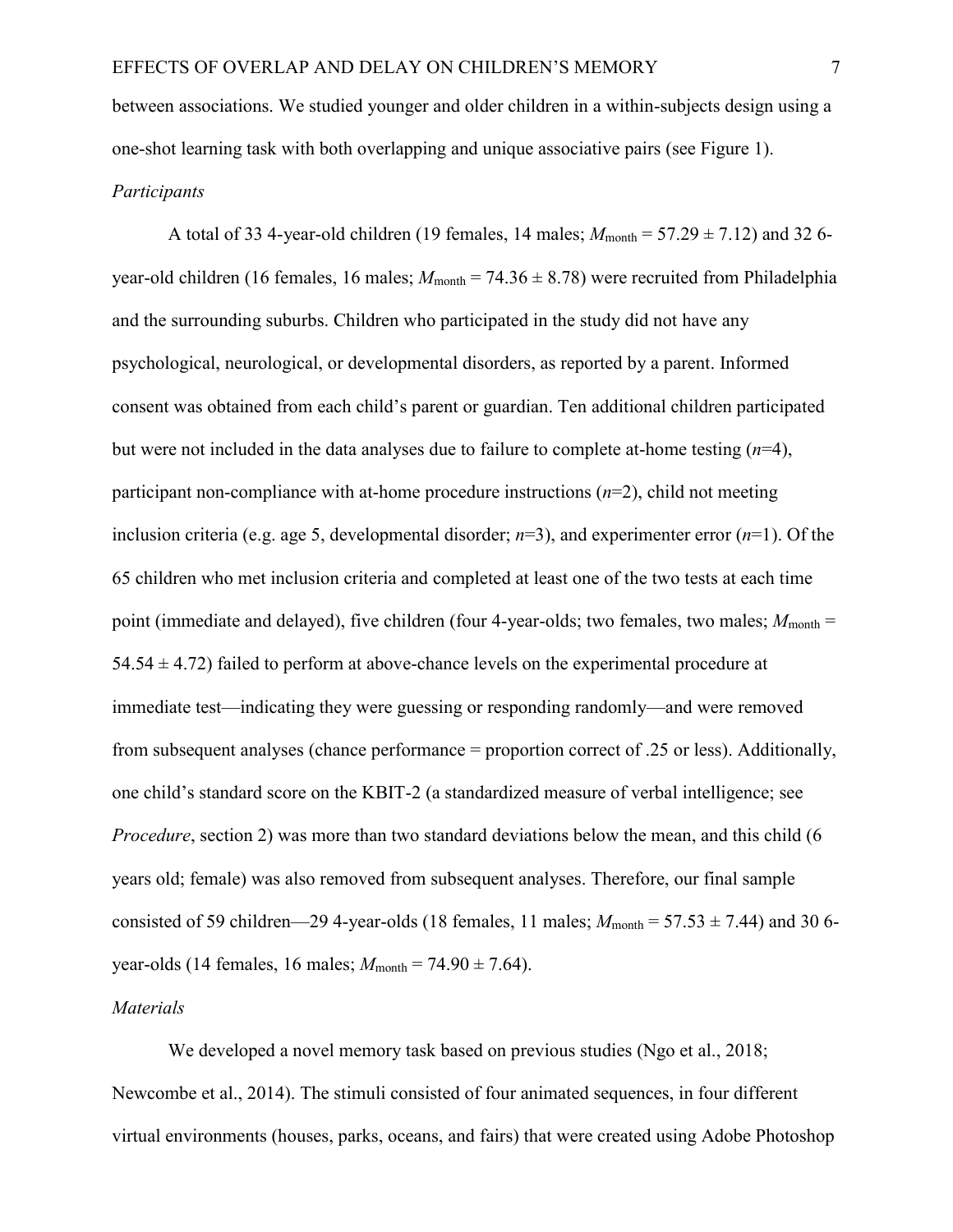and Microsoft PowerPoint. Each animation consisted of a tour of two locations (e.g., a red and a blue house), which had different salient background colors and ornamental details. Each location contained eight associated pairs (e.g., bear-book), with a total of 16 associations per animation. In each animation, half of the associations were assigned as *overlapping* (AB-AC), whereas the other half were assigned as *unique* (AB-CD). The overlapping pairs were made up of one common item (e.g., bear)—an item that appeared in both locations—and one unique item (e.g., book, paint)—an item that only appeared in one location. The unique pairs were made up of two items that were unique across locations—these pairs were seen in the same place within the two locations, but neither item overlapped with the corresponding pair in the other location (e.g. squirrel-window in red house living room, blanket-couch in blue house living room; see Figure 1a). Within each animation, unique and overlapping pairs appeared in an interleaved fashion. *Procedure*

#### 1. Relational Memory Task

All participants were tested individually and randomly assigned to the different versions of the animations. Our goal was to design a task that would allow for two encoding phases, to be tested at two different time points—immediately, and after a delay. Therefore, we combined four animated videos that take children on "tours" of different places (house, park, fair, and sea) into two sets—one set of two videos watched sequentially and tested immediately, and the other set of two videos watched sequentially following the immediate test, and later tested after a delay. At the beginning of each animation, pre-recorded audio informed participants they would visit two different locations and would have to remember the things they saw in each location. There were two locations per animation, which were designed to be highly similar (e.g. red house and blue house, purple park and white park). Eight associated pairs were presented in each location, resulting in a total of 16 pairs per animation. Each association was presented statically for 5s with 12 transition frames (100ms/frame) before the next association appeared. The appearance of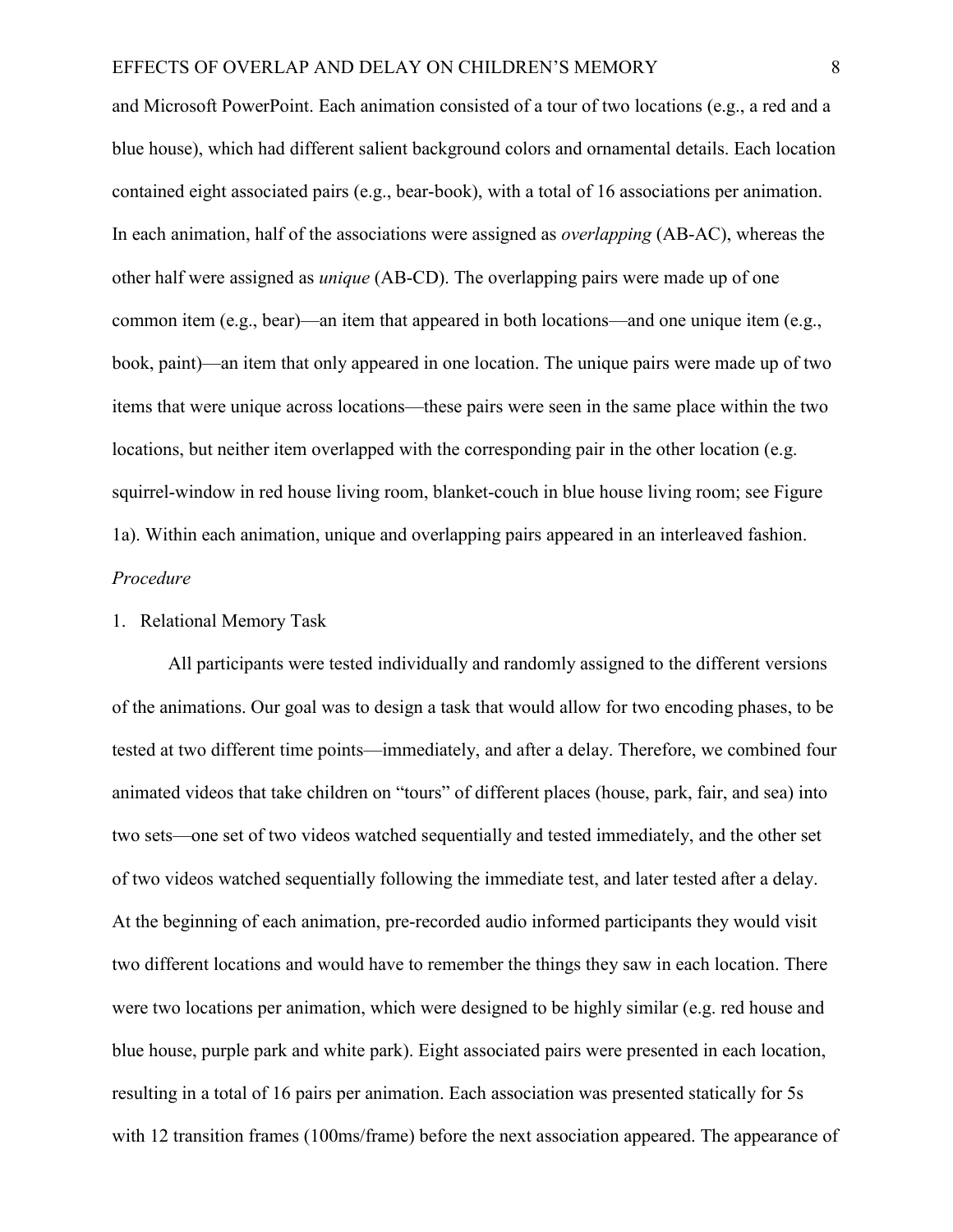

*Figure 1.* A schematic depiction of the encoding (A) and test phase (B). (A) Animations at encoding include two locations (e.g., a red and a blue house). Each version contains 4 overlapping (in yellow) and 4 unique (in purple) item pairs, for a total of 8 pairs per version and 16 pairs per animation. (B) At test, participants are shown a still image of an item from one of the locations and four choices for the item with which it was paired—the options are a target, across-context lure, within-context lure, and foil.

the paired item was accompanied by an audio clip of a chime to signal that an item was appearing on screen. The order of the four animations and the two locations within each animation was counterbalanced across participants. Each encoding phase consisted of watching two animations sequentially. Each test phase followed each encoding phase.

All tests were administered via Qualtrics. There were two test phases. The first test phase focused on the first set of two animations and took place in the lab immediately following the first encoding phase. Then, the second encoding phase was administered. The second test phase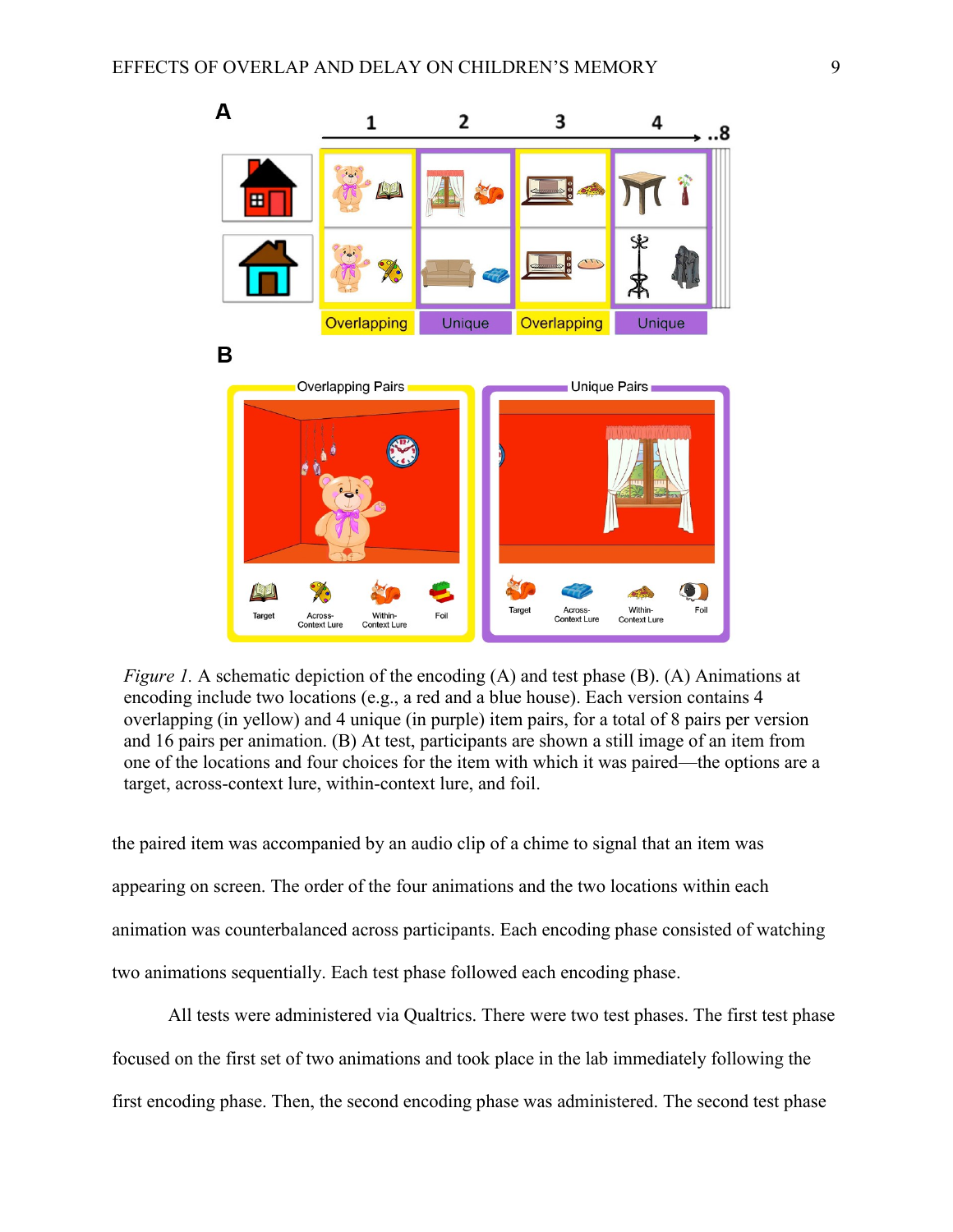#### EFFECTS OF OVERLAP AND DELAY ON CHILDREN'S MEMORY 10

focused on the second set of two animations and occurred the next day, administered in the home of the child by a parent or guardian. Links to the tests for the second set of animations were emailed to parents/guardians. Parents/guardians were required to administer the test phase to their child on a desktop or laptop computer (they could not use a smartphone or tablet) to ensure the stimuli would be fully visible on screen and the resolution would be similar to when the task was shown in lab. We chose to have the delayed test phase take place at home rather than in our lab to reduce attrition—our attrition rate was only 5.3%. Note that parents did not watch the animations with their children while in the lab, and therefore could not bias their children's responses at home with knowledge of the correct answer.

Each test phase consisted of two sets of 16 four-alternative forced-choice trials, one for each of the two animations—in other words, each pair of items was tested only once, with half of the pairs being tested immediately after encoding (32 total pairs) and half after a delay (32 total pairs). The test trials for each animation were presented in a pseudorandomized order—we created 8 versions of each animation test (8 red house-blue house animations, 8 white parkpurple park animations, etc.) that contained different paired items, in order to control for any effects on memory of the specific item. For each of these versions, the test question order was randomized in advance, but then fixed. At test, participants were presented with a static screenshot of one item of each item pair in its location (e.g., bear in the red house), with four options shown beneath (see Figure 1b). The four options included the target, an across-context lure, a within-context lure, and a foil. Targets (e.g., book) were the items that were indeed paired with the corresponding item shown in the static image (e.g. bear) in a specific location (e.g. red house). Across-context lures (e.g., paint palette) were the items paired with the corresponding common or unique item (e.g. bear), but seen in the other location (e.g. blue house). Withincontext lures (e.g., squirrel) were unique items seen in the correct location (e.g. red house), but that were not paired with the common element (e.g. bear). Foils were novel items not seen at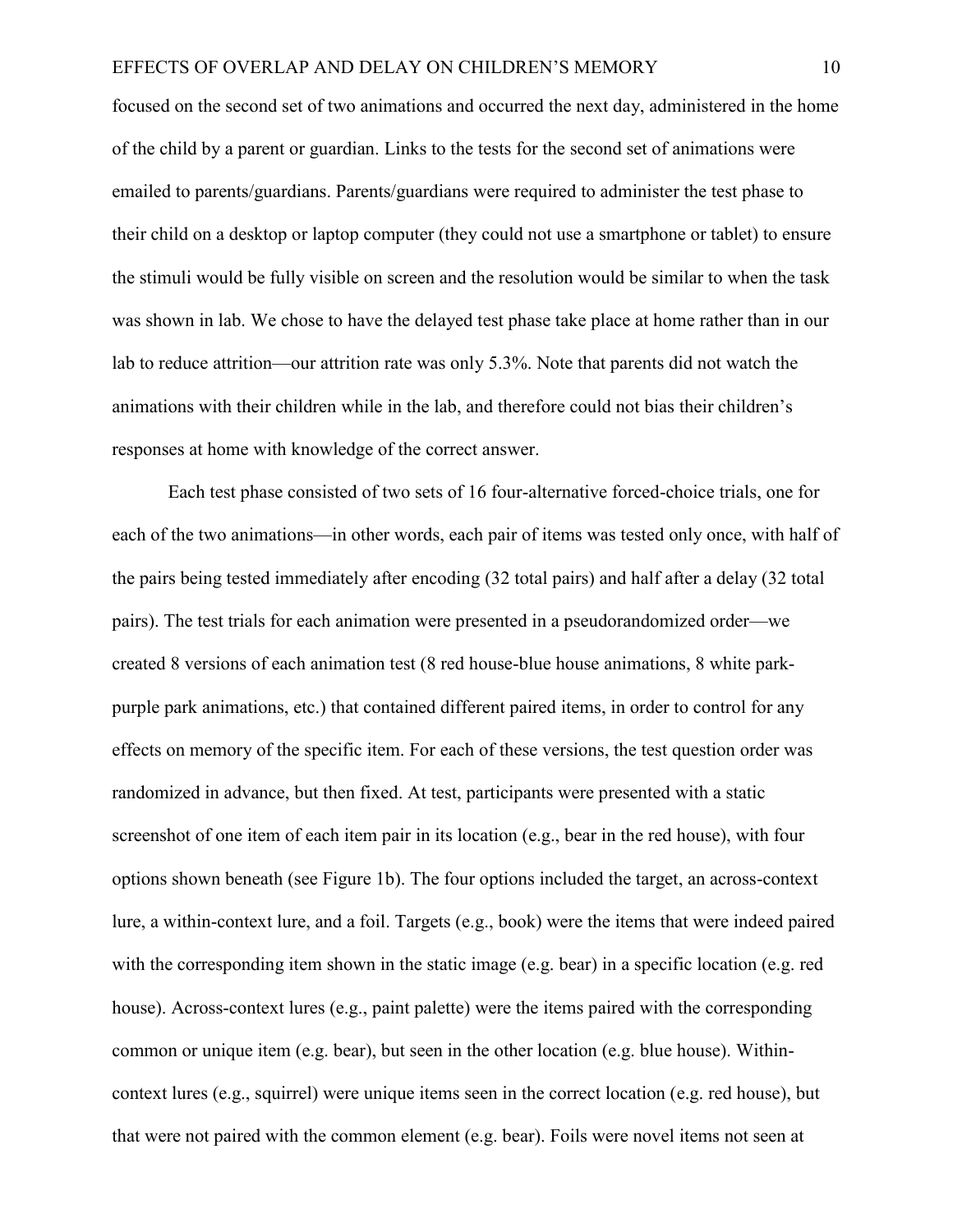encoding. We were particularly interested in the across-context lures because we expected differences in performance depending on whether the tested item pair contained unique or overlapping elements, as the latter type of pair included one item that was the same across contexts and would be more likely to result in memory interference.

Participants were asked to choose the item that they saw paired with the depicted item in a given scene by pointing to one of the four options presented on the screen. The experimenter or parent/guardian would select the corresponding button beneath that item and then move to the next question. Responses were automatically recorded by Qualtrics. All the tested items were counterbalanced such that they were assigned as each test item type an equal number of times across participants. The entire procedure including encoding and the immediate test took approximately 30 minutes. The at-home (delayed) testing took approximately 10 minutes. 2. Test of verbal intelligence: Kaufman Brief Intelligence Test, Second Edition (KBIT-2)

We administered the Verbal Knowledge and Riddles subtests of the Kaufman Brief Intelligence Test, Second Edition (KBIT-2; Kaufman, 2004) to assess verbal intelligence. The KBIT-2 was administered in the lab before the relational memory task (detailed above). The KBIT-2 allowed us to control for any potential differences in memory performance that might be due to differences in verbal intelligence. For the Verbal Knowledge subtest, children were instructed to choose one of the six images simultaneously shown on a page that was the best match for a word or phrase (e.g., "point to 'the one that goes with thunder'" – child points to picture of lightning). For the Riddles subtest, children responded verbally with a one-word answer to verbal riddles (e.g., "What is very far away, can only be seen at night, and twinkles in the sky?" — child responds, "star", "planet"). The task was terminated when children incorrectly answered four consecutive questions. Standard scores were calculated based on age. The administration of the KBIT-2 took 10-20 minutes. In our initial examination of the data, we found that KBIT-2 scores were significantly associated with memory performance, as well as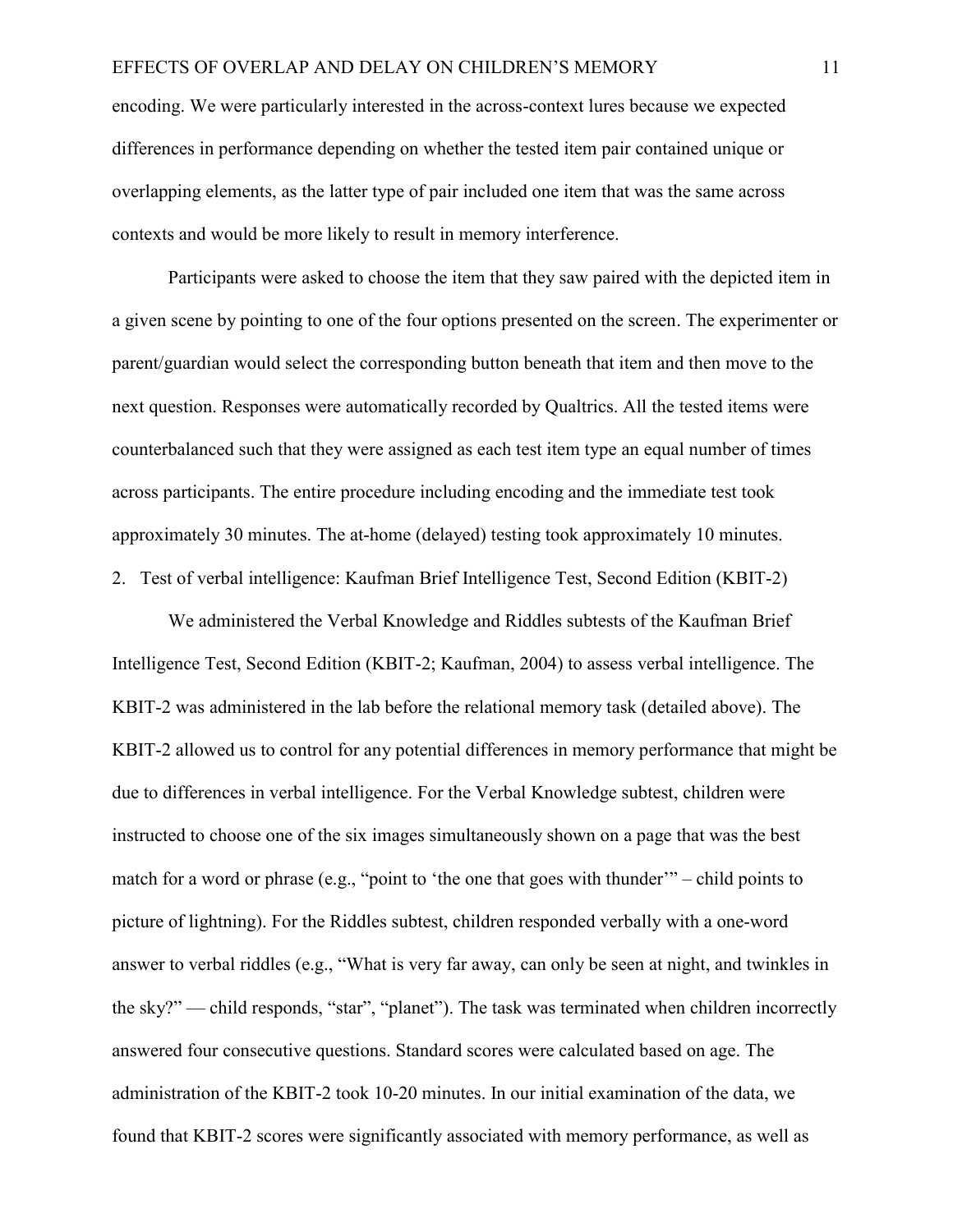with selection of all three error types (see "Results"), so it remained in our analyses as a covariate to account for variance in our outcome variables that was due to verbal intelligence.

#### 3. Questionnaire data

Parents/guardians of children completed a demographics form asking for information such as parental education, and the child's gender, race, and ethnicity. Because our delay window included an overnight period, we also collected the Child Sleep Habits Questionnaire (CSHQ; Owens, Spirito, & McGuinn, 2000), completed by parents/guardians. This survey asked about their child's sleep habits—such as average bedtime and wake time—as well as sleep difficulties—such as excessive daytime sleepiness and trouble falling asleep. The demographic variables as well as sleep habits and difficulties were not significantly associated with memory performance (see "Results"), so they were not included in our final analyses.

#### *Design*

Our design was a 2 (time point: immediate, delayed) x 2 (pair type: unique, overlapping) x 2 (age: 4, 6) mixed design, with time point and pair type manipulated within subjects and age a between-subjects variable.

## *Analysis*

Performance on our relational memory task was measured for each of the four tests separately, as proportion of target items selected out of 16 (for six children in our sample, there was a technological error on one test that caused one question to yield a blank response—for these children, that test is calculated out of 15 items rather than 16). We also calculated proportion selected for across-context lures, within-context lures, and foils, to assess the types of errors children were making when they weren't correctly selecting the target item. For every participant, the proportion of test item selection (target, across-context lure, within-context lure, and foil) was calculated for each pair type (32 unique vs. 32 overlapping) and for each testing session (32 immediate vs. 32 delay; due to experimenter error, four children had only one of the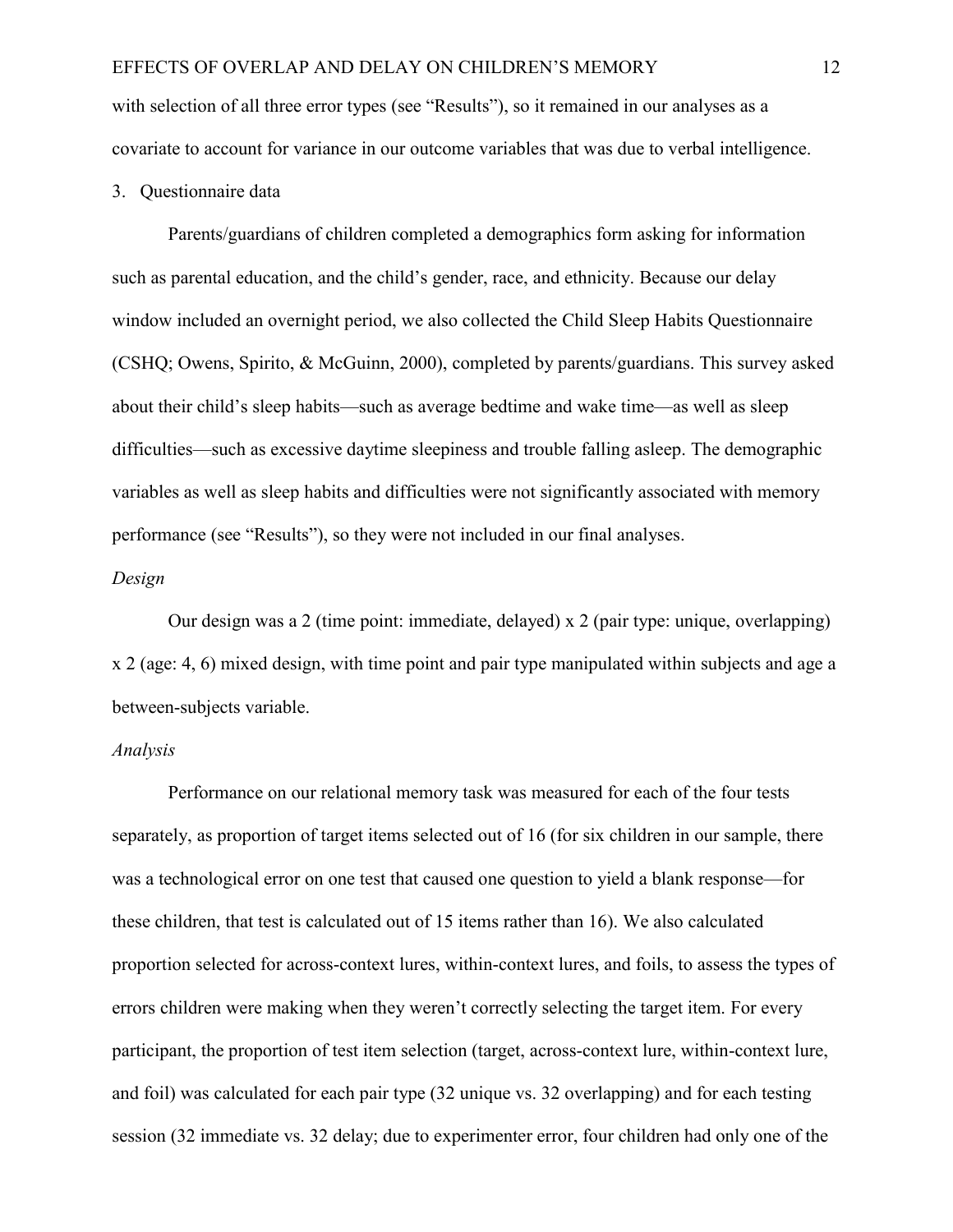two tests administered at one of the two timepoints, i.e. they completed only 3 of the 4 total tests—we determined that nothing was systematically different about these children or their performance when compared to the rest of the group.).

We used JASP Version 0.13.1 for all of our analyses. First, we evaluated memory performance by conducting a repeated-measures ANOVA, with proportion of targets selected (i.e. accuracy) being our outcome variable. Within-subject factors were pair type and time point, and the between-subjects factor was age. We conducted three additional ANOVAs with the same within- and between-subject factors, but with proportion of across-context lures, within-context lures, and foils selected as the outcome variables.

For ANOVAs in which the results indicated significant main effects or interactions, we conducted post-hoc tests with Holm-corrected *p*-values to evaluate directionality of the pairwise effects and/or the nature of the interaction. Graphs of our results were created via RStudio for MacOS, version 1.1.463 using the *tidyr* and *ggplot2* packages. In order to account for the effect of our covariate (KBIT-2) when plotting our data, we regressed KBIT-2 scores on all of our outcome variables and plotted the standardized residual values on the y-axis—these values represent the proportion selected of each response type after removing variance accounted for by KBIT-2 scores (see Figures 2 & 3).

#### **Results**

#### *Preliminary Analyses*

Four children were removed from our sample for performing below chance when tested immediately (described in "Methods"), but of the remaining children, average performance was well above the chance level of 25% (59% for 4-year-olds; 78% for 6-year-olds). According to independent-samples *t*-tests, male and female participants did not differ on any of our outcomes variables of interest (selection of targets, across-context lures, within-context lures, and foils; all *p*s > .05), so effects of sex were not further considered.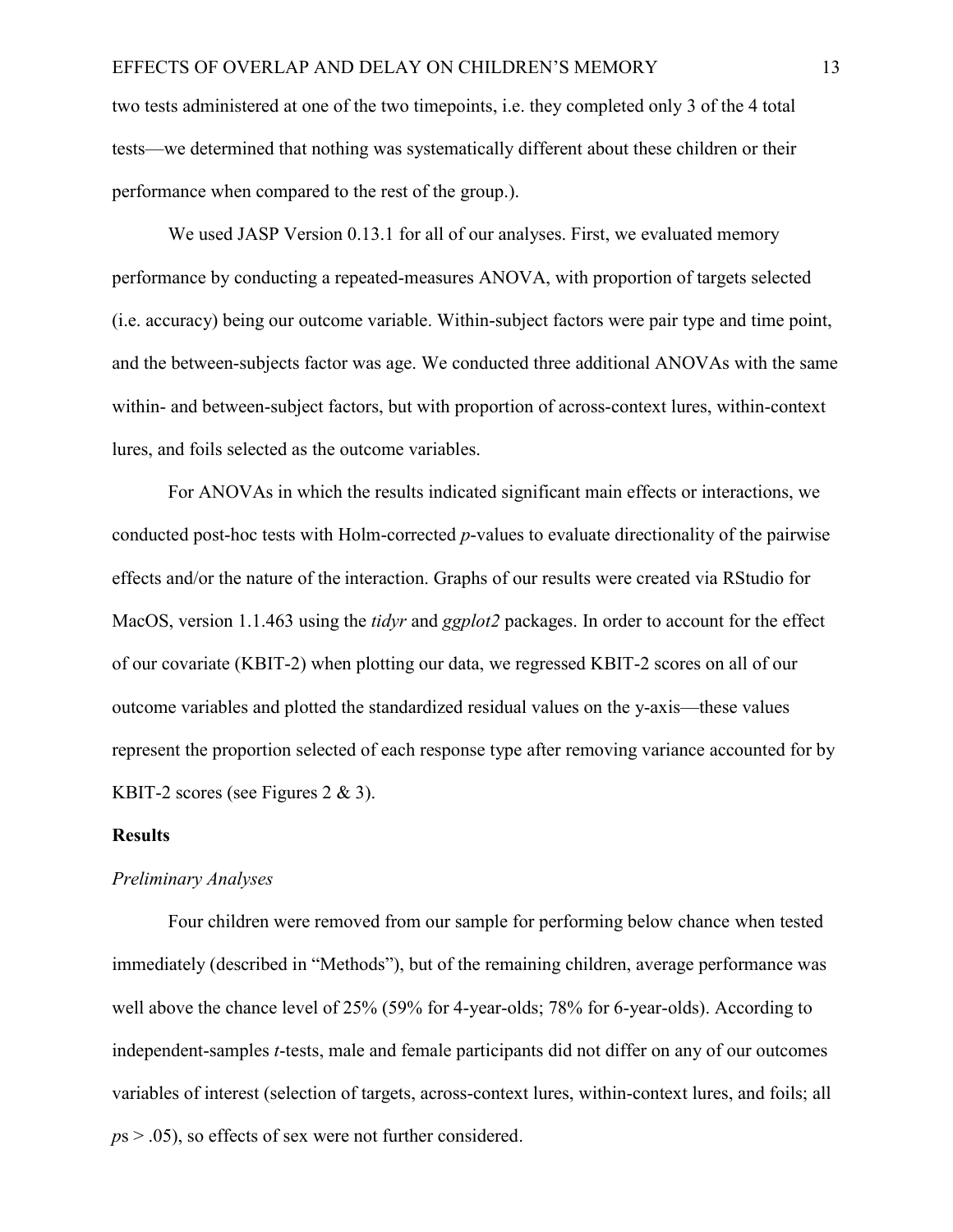"Sleep problems" (a summary score from the CSHQ of children's problematic sleep behaviors) and total number of hours slept in a 24-hour window (nighttime hours, plus nap hours if applicable;  $M = 10.266$ ,  $SD = 0.910$ ) were not significantly correlated with any of our outcome variables of interest (all  $ps > .05$ ). The number of hours a child napped each day (M = .216, SD = 0.479) was not significantly correlated with across-context lure selection or foil selection (both  $p_s > .05$ ), but was significantly correlated with target selection ( $r(57) = -.266$ ,  $p = .042$ ) and within-context lure selection  $(r(57) = .403, p = .002)$ . However, our sample included only 13 children who napped, all of whom were 4 years old. We created a data subset of only 4-year-old participants, and there was no correlation between number of hours napped and any of our variables of interest for this subset of participants (all *p*s > .05). Additionally, when number of hours napped was included in our ANOVAs of the full dataset as a covariate, it did not change the significance of any of the relationships between our other predictors and outcome variables of interest. Therefore, none of the sleep variables were included in our analyses.

Lastly, KBIT-2 score was significantly correlated with overall memory performance (i.e. target selection;  $r(57) = .445$ ,  $p < .001$ ), across-context lure selection  $(r(57) = -.304, p = .020)$ , and within-context lure selection  $(r(57) = -.452, p < .001)$ , and the correlation with foil selection was trending toward significance ( $r(57) = -.255$ ,  $p = .053$ ). Its inclusion in our ANOVAs also changed the relationship between some predictors and outcomes of interest. Therefore, KBIT-2 was included as a covariate in all of the following analyses.

## *Main Analyses*

We conducted 2 (age) x 2 (pair type) x 2 (time point) mixed ANOVAs for each dependent variable separately. Our goal was to evaluate the impact of age, the difficulty of each relational pair based on its overlap across contexts, and the time at which children were tested immediately or after a 24-hour delay—on our dependent variables of interest. These dependent variables were target selection (i.e. overall memory accuracy), across-context lure selection,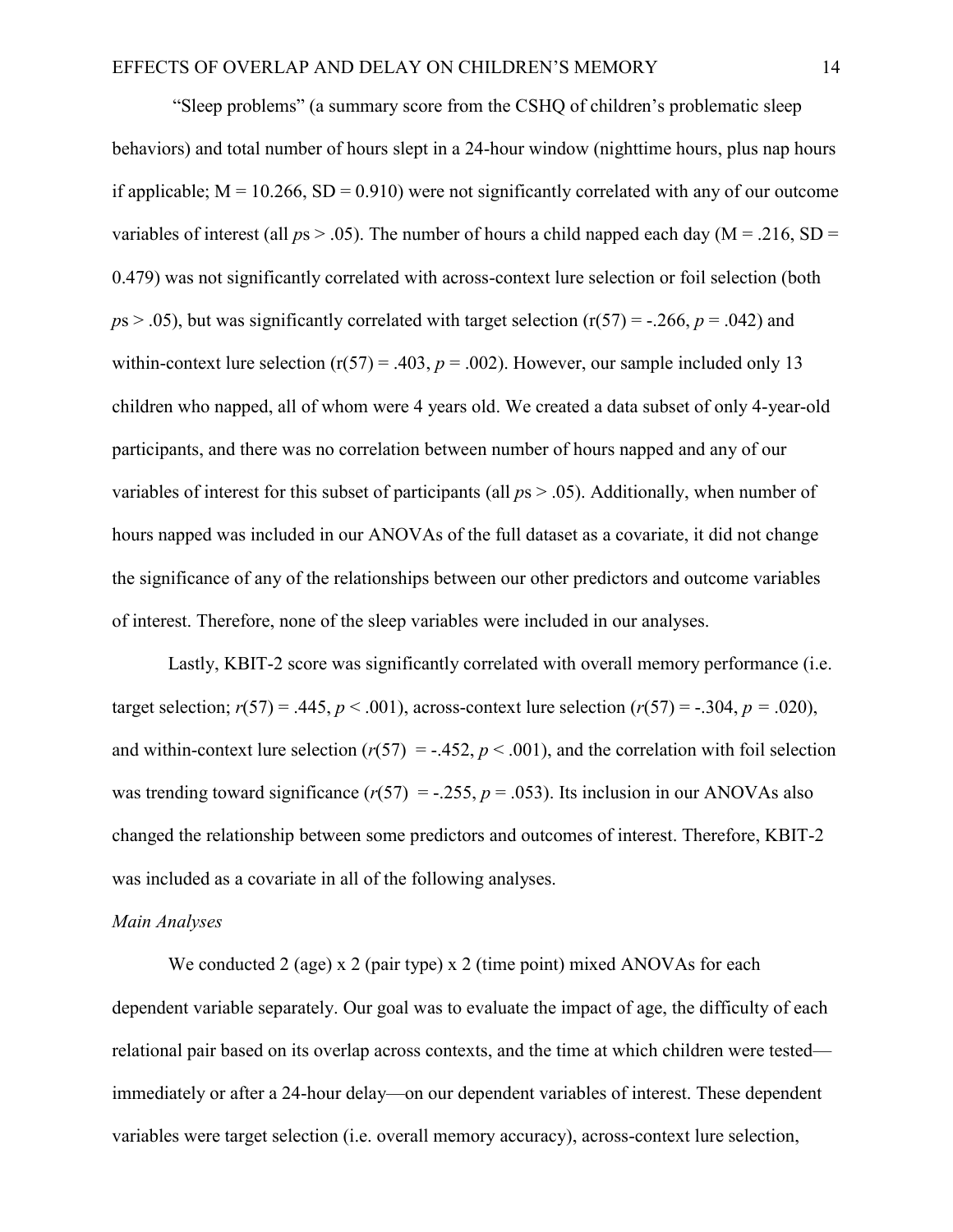within-context lure selection, and foil selection (described in "Methods, Procedure"). We analyzed target selection as the most basic index of memory retention for our stimuli, but were particularly interested in across-context lure selection, as across-context errors indicate intact item-item associative memory, with a specific failure of binding the association to its context, a crucial index of episodic memory. Higher values for target selection indicate better performance, whereas lower values for both types of lures and foils indicate better performance.



point, but when KBIT-2 is included, the effect of time point is not significant.  $^{***}p < .001$ *Figure 2.* Target selection (top panel) and residuals of target selection after removing variance accounted for by KBIT-2 (bottom panel) for 4- and 6-year-olds, plotted separately by time point and pair type. Before KBIT-2 is included in the ANOVA, there is a significant effect of time

.320)—a post-hoc test (using the Holm correction to adjust *p*) showed that 6-year-old children outperformed 4-year-old children ( $t = 5.090$ ,  $p_{\text{holm}} < .001$ ). There was also a main effect of pair type  $(F_{1, 55} = 4.337, p = .042, \eta_p^2 = .073)$ , with a post-hoc test demonstrating that unique pairs were better remembered than overlapping pairs ( $t = 12.593$ ,  $p_{\text{holm}} < .001$ ). The main effect of time point was trending towards significance  $(F_{1, 55} = 3.425, p = .070, \eta_p^2 = .059)$ . There were no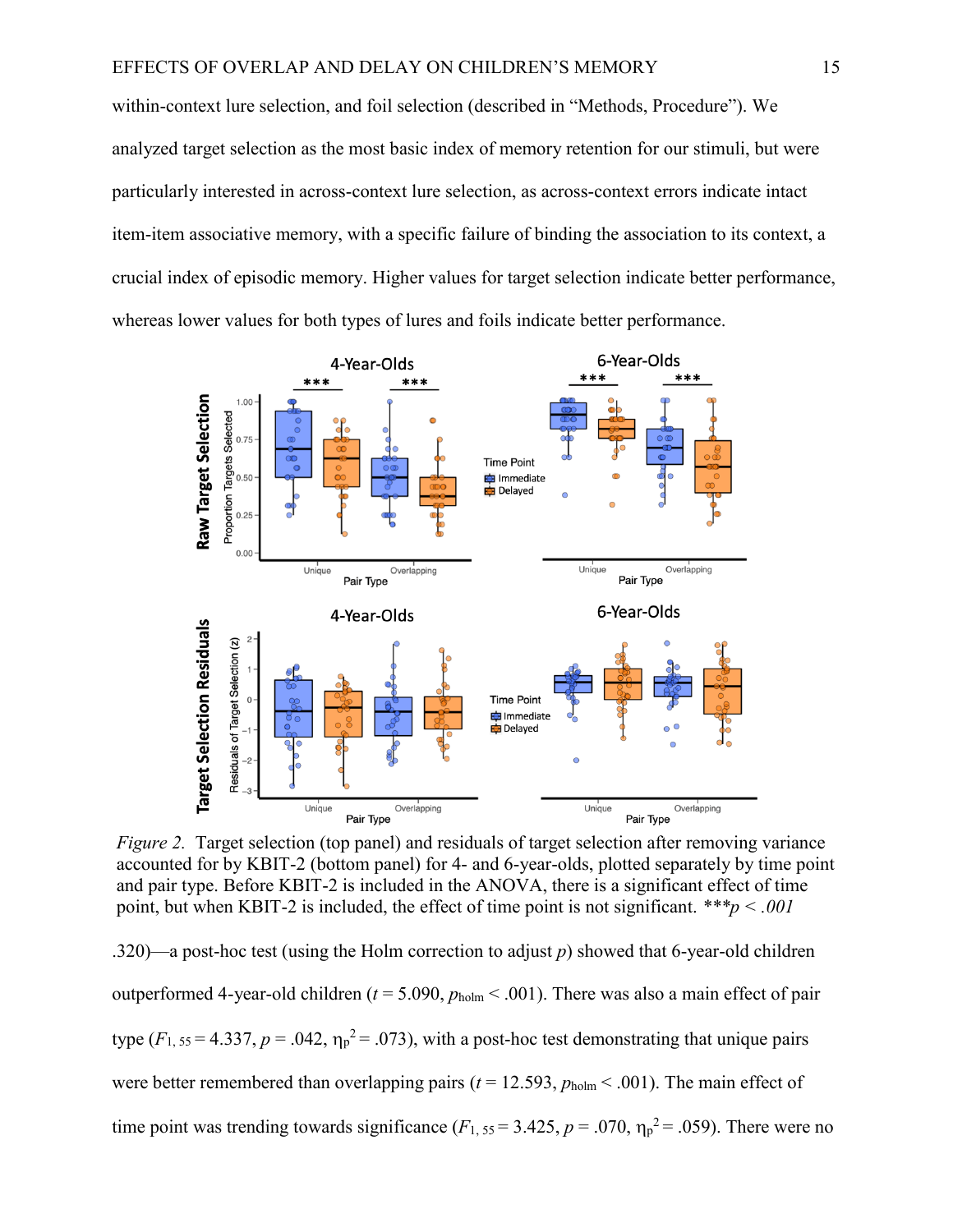significant interactions (all *p'*s > .14). This suggests that older children performed better than younger children, and both groups of children better remembered the unique than the overlapping pairs.

It is worth noting that there was a significant effect of time point in an ANOVA in which KBIT-2 was not included as a covariate  $(F_1, 57 = 165.997, p < .001, \eta_p^2 = .744)$ , with both groups of children performing better immediately than after a delay (see Figure 2). However, this effect did not hold with KBIT included as a covariate (see Figure 2), indicating that children's forgetting across a 24-hour window could be accounted for at least in part by verbal intelligence.

For across-context lure errors, we found a main effect of age ( $F_{1, 55} = 8.826$ ,  $p = .004$ ,  $\eta_p^2$ )  $=$  .138), a trend toward a main effect of pair type ( $F_{1, 55} = 3.118$ ,  $p = .083$ ,  $\eta_p^2 = .054$ ), and no main effect of time point  $(F_1, 55 = .378, p = .541, \eta_p^2 = .007)$ . Additionally, there was a significant age by pair type interaction  $(F_{1, 55} = 4.14, p = .047, \eta_p^2 = .070)$ , with a Holm-corrected post-hoc test revealing that the interaction was driven by 4-year-olds making more across-context errors than 6-year-olds on unique pairs ( $t = 3.60$ ,  $p_{\text{holm}} < .001$ ), but not overlapping pairs ( $t = 1.13$ ,  $p_{\text{holm}}$ )  $=.261).$ 

Importantly, this pattern further interacted with time point, such that there was a significant three-way, age by pair type by time point interaction  $(F_1, 55 = 5.064, p = .028, \eta_p^2 =$ .084). Post-hoc tests showed that this interaction was driven by 4-year-olds making more acrosscontext errors than 6-year-olds on unique pairs after a delay ( $t = 3.652$ ,  $p_{\text{holm}} = .004$ ), but not when tested immediately ( $t = 2.055$ ,  $p_{\text{holm}} = .370$ ; see Figure 3). In contrast, the across-context errors on the overlapping pairs did not differ between the two age groups on either the immediate test ( $t = 2.223$ ,  $p_{\text{holm}} = .273$ ) or the delayed test ( $t = 0.544$ ,  $p_{\text{holm}} = 1.000$ ; see Figure 3). This result indicates that the delay period affected relational binding error rates differentially for younger vs.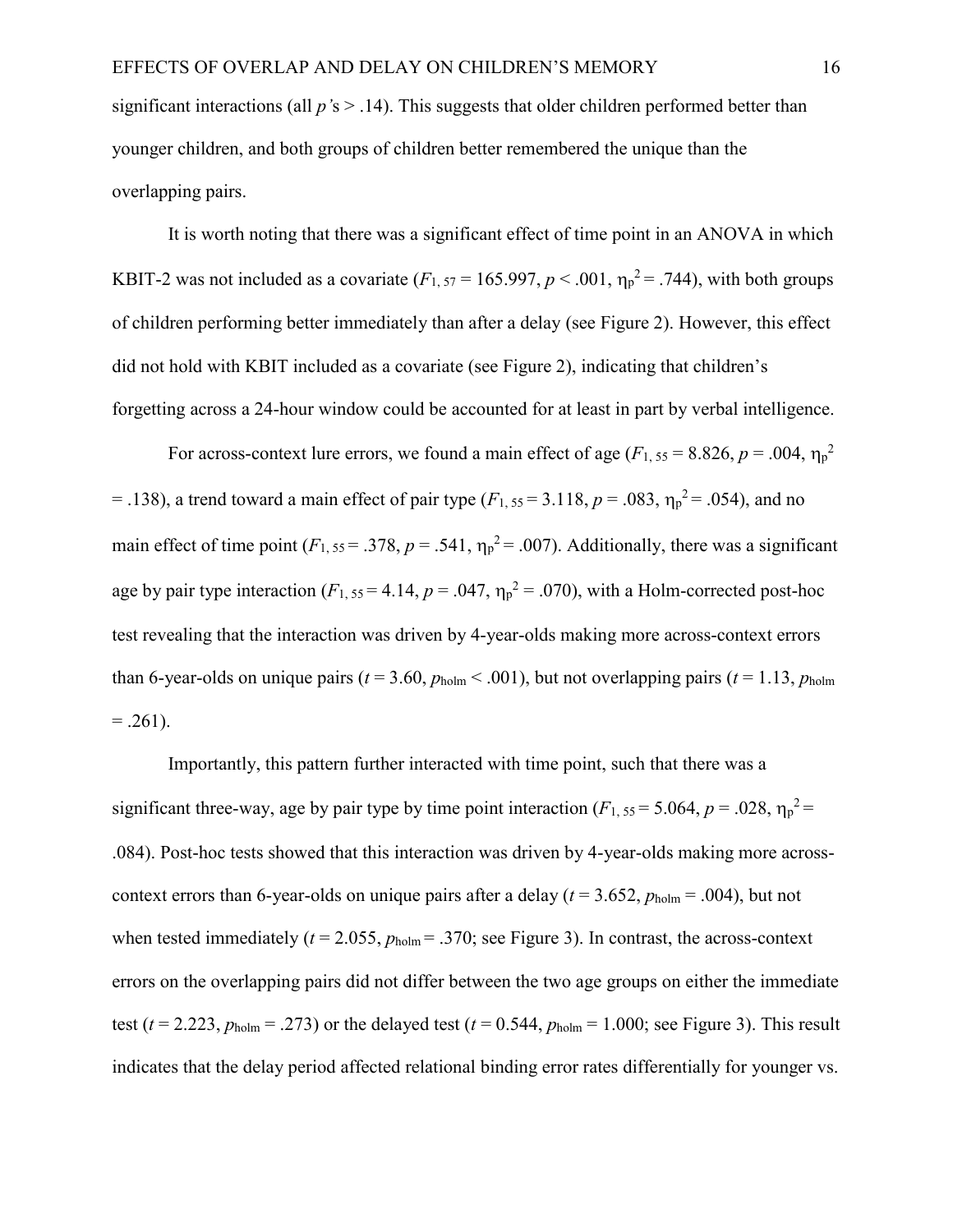older children, and that this effect depends on whether or not the relational pairs share an overlapping constituent across conditions.



*Figure 3.* Across-context lure errors plotted and grouped by age, time point, and pair type after removing variance accounted for by KBIT-2 scores. The significant three-way age by time point by pair type interaction is highlighted with a significance bar. Note that selection of a lure is an error, so higher values indicate worse performance. To obtain the residual values presented on the y-axis, we regressed KBIT-2 scores on proportion selected at each time point for each pair type. *\*p < .05*

For within-context lures, there was only a main effect of age  $(F_1, 55 = 19.178, p \le 0.001$ ,  $\eta_p^2 = 0.259$ , with post hoc tests revealing that 4-year-olds made more within-context lure errors than 6-year-olds ( $t = 4.379$ ,  $p_{\text{holm}} < .001$ ), whereas pair type ( $F_{1, 55} = .680$ ,  $p = .413$ ,  $\eta_{p}^{2} = .012$ ) and time point  $(F_1, 55 = .071, p = .790, \eta_p^2 = .001)$  did not have an impact on the frequency of within-context lure selection. There were no significant interactions (all  $ps > .26$ ).

Finally, we conducted a repeated-measures ANOVA for foils. There were main effects of age  $(F_1, 55 = 8.041, p = .006, \eta_p^2 = .128)$  and time point  $(F_1, 55 = 6.013, p = .017, \eta_p^2 = .099)$ , and there was a trend toward significance for the main effect of pair type  $(F_1, 55 = 3.426, p = .070, \eta_p^2$ = .059). Post-hoc tests of the main effects demonstrated that 4-year-olds made more foil errors than 6-year-olds ( $t = 2.836$ ,  $p_{\text{holm}} = .006$ ) and children made more foil errors when tested after a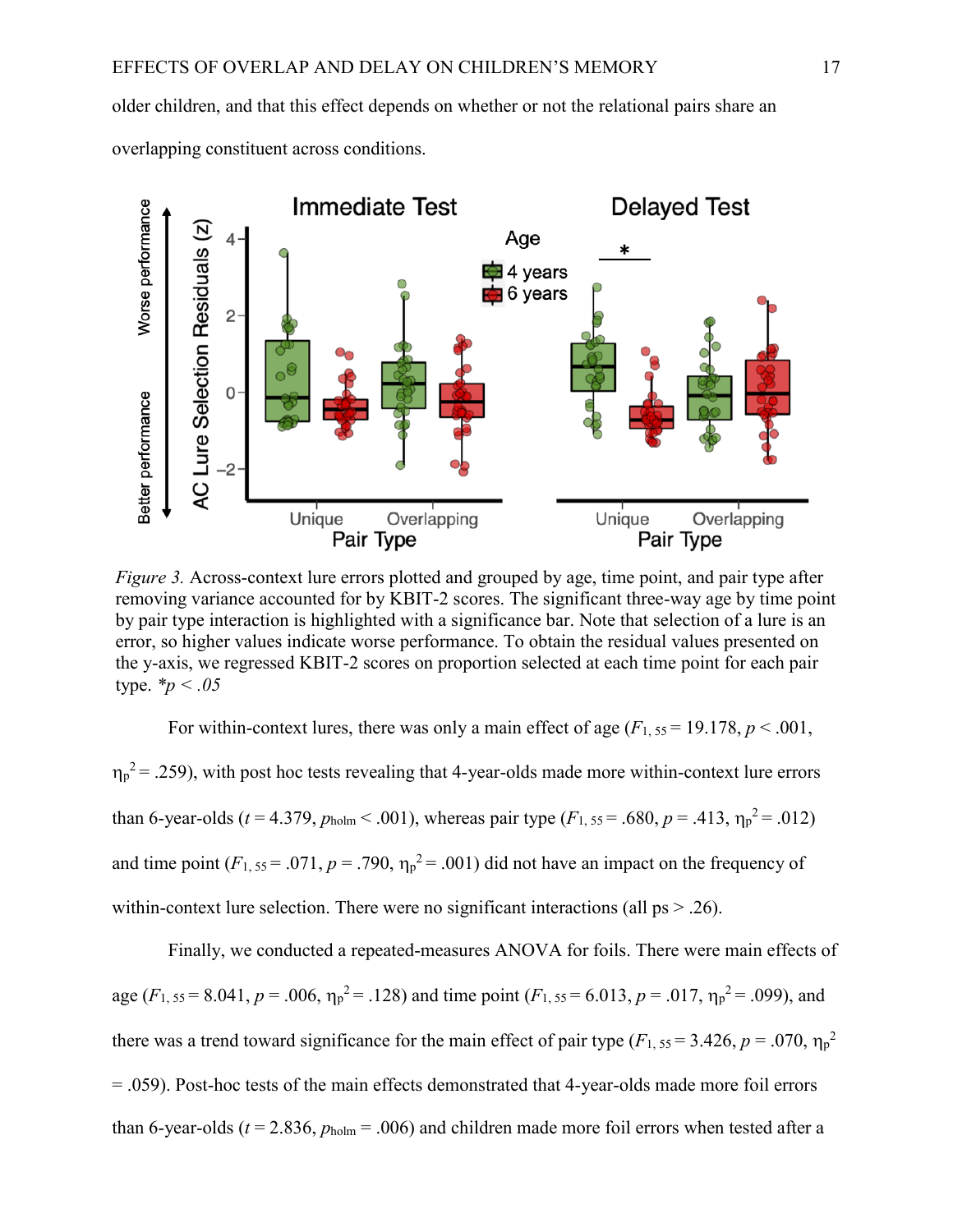delay than when tested immediately ( $t = 3.500$ ,  $p_{\text{holm}} < .001$ ). There was also a two-way pair type by age interaction  $(F_1, 55 = 4.211, p = .045, \eta_p^2 = .071$ —a post-hoc test showed that 6-year-olds' foil selection errors were greater for unique than overlapping pairs ( $t = 3.446$ ,  $p_{\text{holm}} = .005$ ), whereas 4-year-olds' foil errors did not differ by pair type  $(t = 0.401, p_{\text{holm}} = .690)$ .

#### **Discussion**

This study investigated several questions about age-related differences in binding capacities. First, we asked whether associations with overlapping constituents are more challenging than associations of unique pairs, and whether the difference is especially marked for younger children. We found that accuracy is indeed lower with overlapping pairs, but the effect does not differ for 4- and 6-year-olds. Second, we asked whether delay reduced accuracy, and whether any reduction differed by age. We found only a marginal effect of delay and no interaction with age. Third, we asked whether across-context lure errors varied by overlap, age, delay and their interactions. We found a triple interaction. Four-year-old children did surprisingly well on avoiding such lures for overlapping pairs after a delay, although on unique pairs, 4-year-olds made more errors than 6-year-olds. These findings are reminiscent of data reported by Darby and Sloutsky (2015), who found that 4- and 5-year-old children tested after a 48-hr delay retained overlapping associated pairs to a greater extent than the children tested immediately. We did not find an actual boost in relational memory for overlapping pairs, but we did see a pattern of memory *maintenance* for these complex relational structures after a delay in younger children. Older children conversely showed maintenance for both unique and overlapping pairs, with no statistically significant increases in errors across a delay period for either pair type.

Work in adults suggests that memory replay—a process that occurs during rest after learning—tends to replay the "weakest" memories, or those most vulnerable to forgetting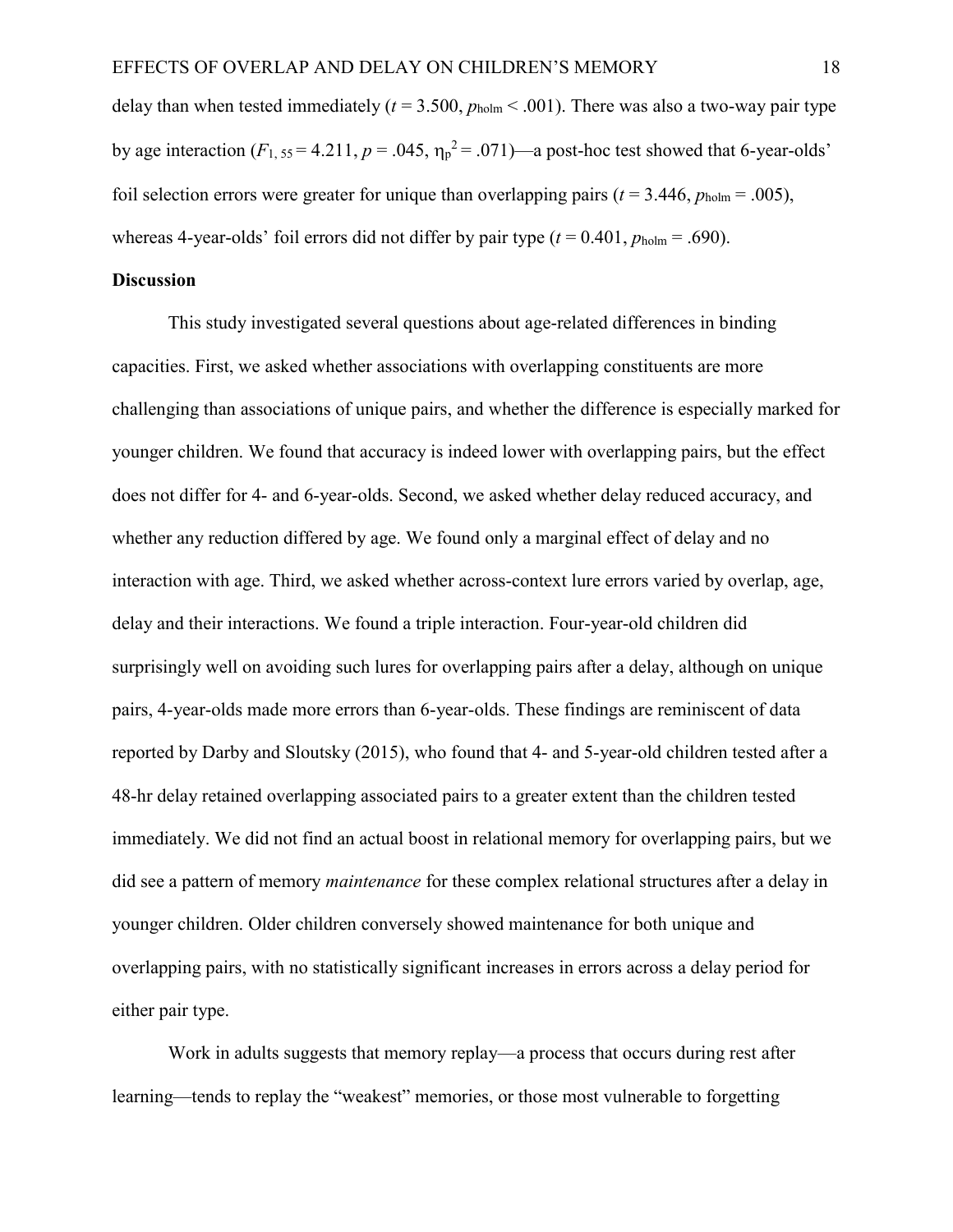(Schapiro, McDevitt, Rogers, Mednick, & Norman, 2018). In our study, the most vulnerable memories would be those for the overlapping pairs, which are subject to the highest degree of interference across learning episodes. We do not have a clear picture of how memory replay functions in young children, but we speculate that this process does occur in these children in some capacity. The still-developing systems of the youngest children cannot yet retain all learned associations, so the weakest memories that are often the *most* replayed in adults (Schapiro et al., 2018) might have been the *bulk* of the memories that were replayed in the 4-year-old children's brains during our delay period and then subsequently recalled. Six-year-olds, on the other hand, have more mature memory systems and are thus able to successfully maintain memory for both types of pairs even after a delay. Numerically, 6-year-olds' across-context error rates on both types of pairs remained relatively stable from the immediate to the delayed test, whereas the error rate was maintained only on the overlapping pairs for 4-year-olds. Due to the episodic nature of our task and the relational binding of item to context that is required to perform the task successfully, it is likely that relatively late-maturing hippocampal subregions are related to this age difference in mnemonic performance. This is supported by prior work showing associations between development of these hippocampal subregions and episodic memory performance in early childhood (Canada et al., 2019; Riggins et al., 2018).

There are some important differences in the design of our study compared to prior studies. First, most studies of children's memory consolidation use a task design in which children are repeatedly exposed to static pairs of items until they reach a pre-specified criterion (e.g. Backhaus et al., 2008; Darby & Sloutsky, 2015; Kurdziel et al., 2013). This kind of procedure is more akin to a semantic learning paradigm than an episodic one. We instead implemented a single-acquisition learning paradigm, because in real life, episodic memory typically involves experiencing an event only once. The average accuracy for children on the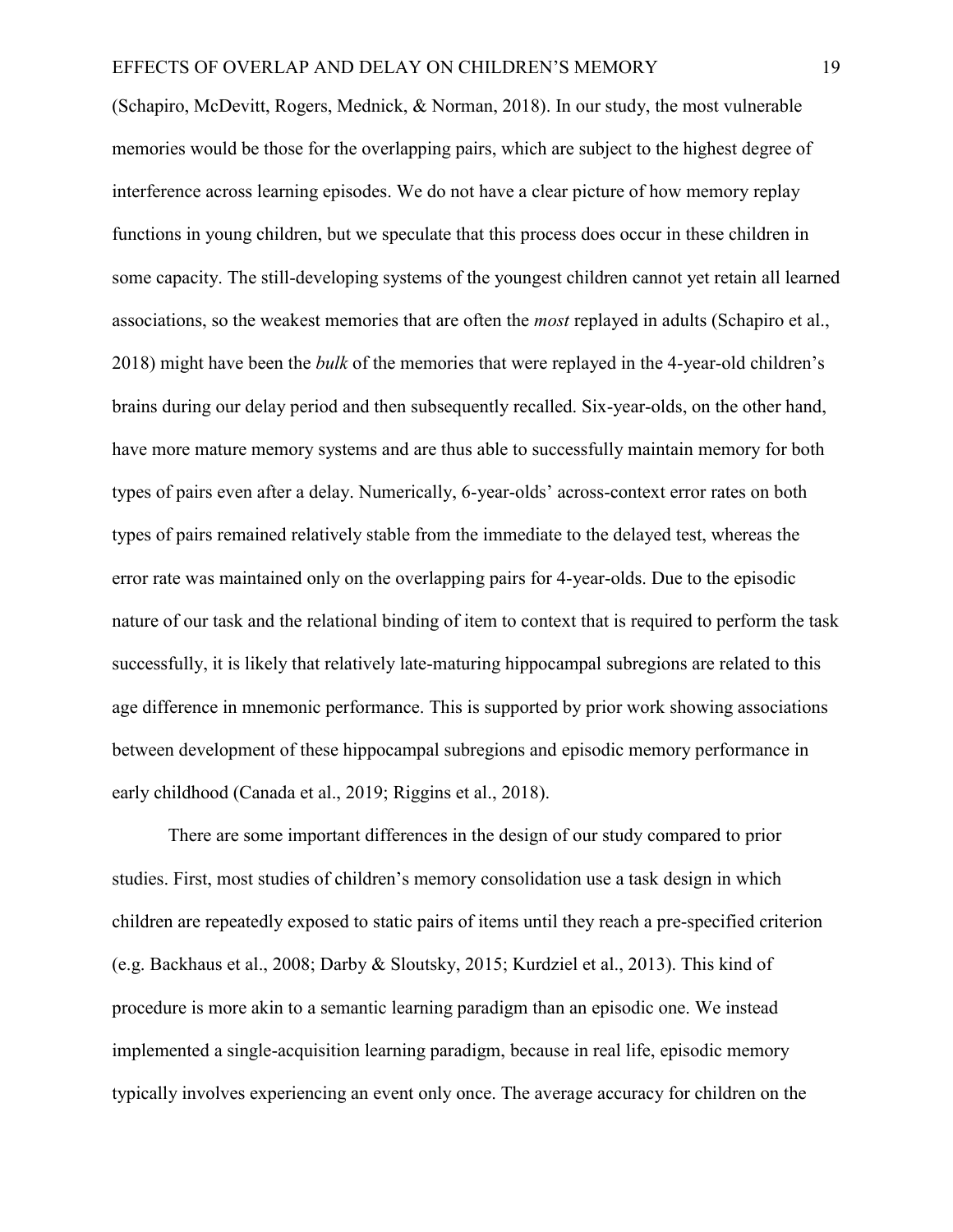immediate test for our task was well above chance level, so, although children were not trained to a specific performance criterion, they were still able to learn the associations in our task.

The amount of initial learning bears on an important broader question: what kinds of memory representations benefit from stabilization over a delay period? While we often associate the ability to distinguish between similar contexts with episodic memory, overlap is also common in semantic memory—for example, a cow and a horse both live on a farm. Semantic memory has an earlier developmental trajectory than episodic memory (Drummey & Newcombe, 2002) and may be acquired through the process of generalization, relying on the cortex and parts of the hippocampus that are early-developing (Keresztes, Ngo, Lindenberger, Werkle-Bergner, & Newcombe, 2018). Generalizing across multiple experiences and incorporating new learning into existing semantic stores is often hypothesized to be a pivotal role of consolidation during delay periods, and is relevant for processes such as learning new concepts in school (e.g., Vlach & Sandhofer, 2012), and language generalization for word learning in younger children (e.g., Werchan & Gómez, 2014). Perhaps the reported benefits of delay periods on memory in children are more marked for tasks that tap semantic memory systems. Some tasks may superficially appear to be episodic because they involve paired associates, but are actually semantic, because the tasks use conceptually-rich, verbalizable stimuli that are repeated many times (e.g. Backhaus et al., 2008; Darby & Sloutsky, 2015; Kurdziel et al., 2013).

In conclusion, this study suggests two important similarities in episodic memory across 4 to 6 years of age. Although 6-year-olds perform better than 4-year-olds overall, overlapping pairs are similarly difficult at the two ages, and age effects do not differ across a 24-hour delay for memory accuracy. In addition, the data show that a delay window allowing for a period of consolidation does not always provide a protective benefit for relational memories—accuracy for unique and overlapping pairs declined equivalently across a delay. However, errors for acrosscontext lures were greater in younger than older children only after the delay, and only for non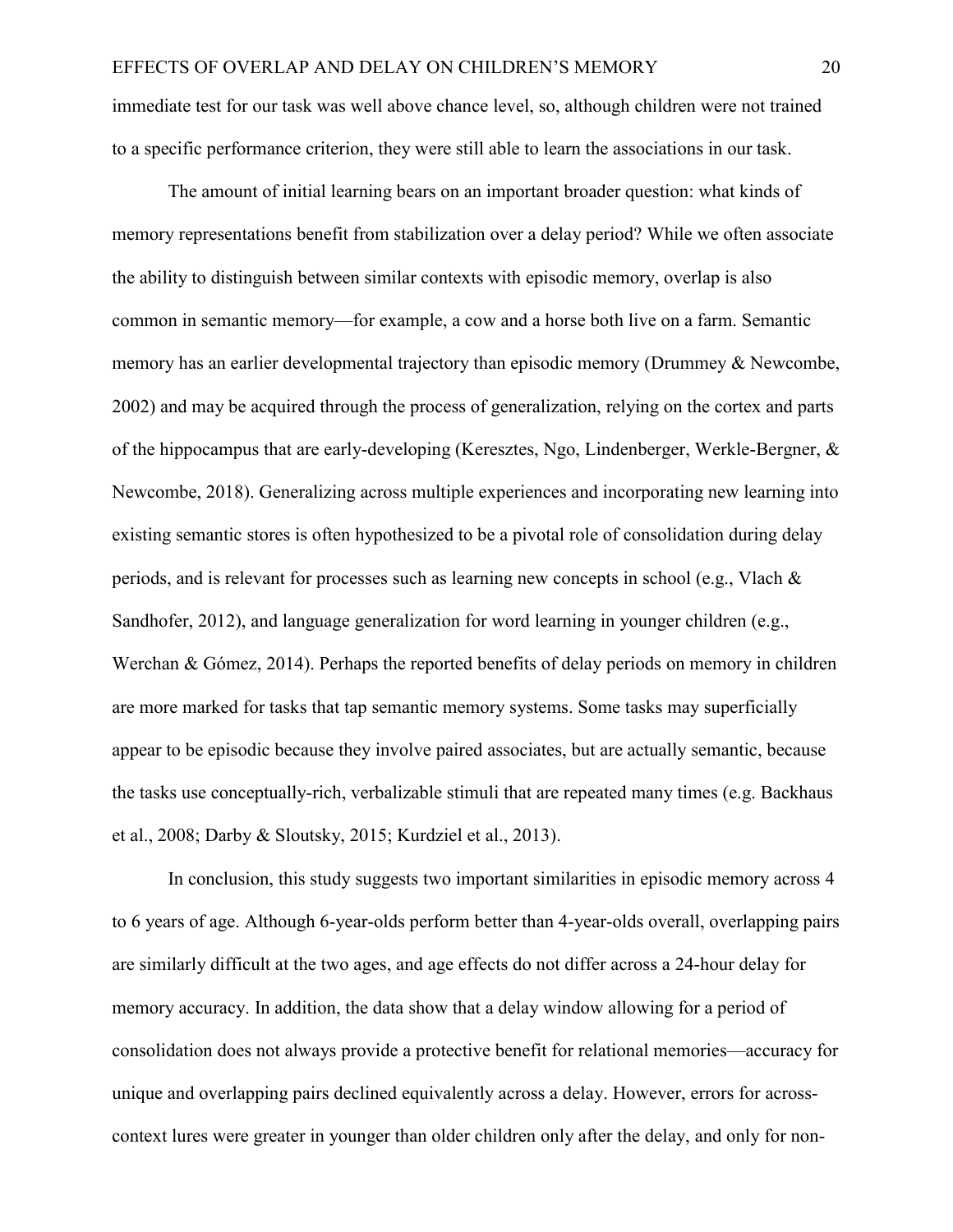overlapping pairs, suggesting that younger children's less-developed memory systems might best consolidate the stimuli most sensitive to interference. These data should affect our understanding of the source of age-related change in episodic memory, and how varying delays affect memory in children.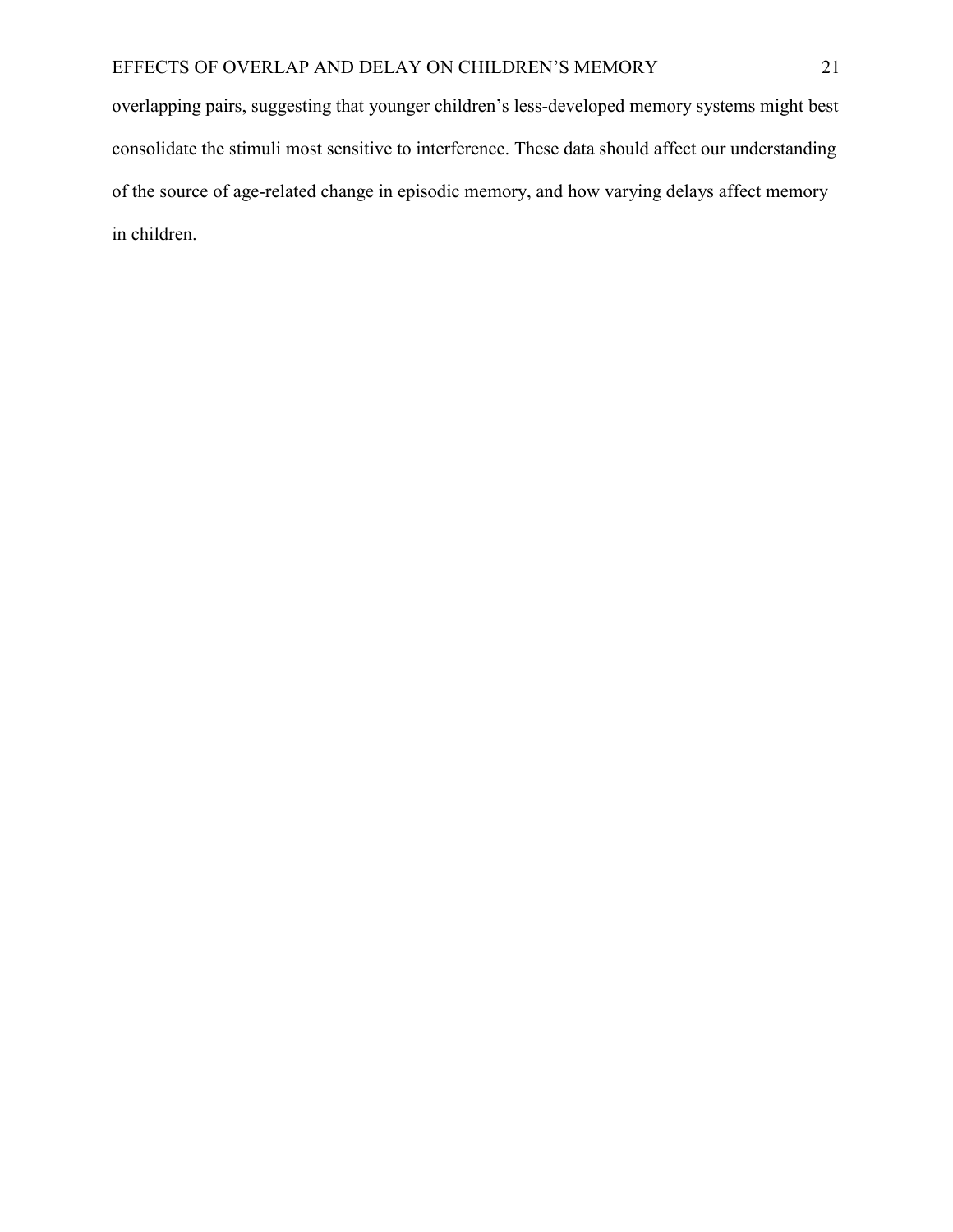## References

- Abel, M., & Bäuml, K.-H. T. (2014). Sleep can reduce proactive interference. *Memory*, *22*(4), 332–339. https://doi.org/10.1080/09658211.2013.785570
- Backhaus, J., Hoeckesfeld, R., Born, J., Hohagen, F., & Junghanns, K. (2008). Immediate as well as delayed post learning sleep but not wakefulness enhances declarative memory consolidation in children. *Neurobiology of Learning and Memory*, *89*(1), 76–80. https://doi.org/10.1016/j.nlm.2007.08.010
- Bailes, C., Caldwell, M., Wamsley, E., & Tucker, M. (2020). Does sleep protect memories against interference? A failure to replicate. *Sleep Medicine*, *64*, S393–S393. https://doi.org/10.1016/j.sleep.2019.11.1094
- Bauer, P. J., & Larkina, M. (2019). Predictors of age-related and individual variability in autobiographical memory in childhood. *Memory*, *27*(1), 63–78. https://doi.org/10.1080/09658211.2017.1381267
- Bauer, P. J., Larkina, M., & Deocampo, J. (2011). Early memory development. *The Wiley-Blackwell Handbook of Childhood Cognitive Development*, *2*, 153–179.
- Canada, K. L., Botdorf, M., & Riggins, T. (2020). Longitudinal development of hippocampal subregions from early- to mid-childhood. *Hippocampus*, 1–14. https://doi.org/10.1002/hipo.23218
- Canada, K. L., Ngo, C. T., Newcombe, N. S., Geng, F., & Riggins, T. (2019). It's All in the Details: Relations Between Young Children's Developing Pattern Separation Abilities and Hippocampal Subfield Volumes. *Cerebral Cortex, 29*(8), 3427–3433. https://doi.org/10.1093/cercor/bhy211
- Chanales, A. J. H., Oza, A., Favila, S. E., & Kuhl, B. A. (2017). Overlap among Spatial Memories Triggers Repulsion of Hippocampal Representations. *Current Biology, 27*(15), 2307-2317.e5. https://doi.org/10.1016/j.cub.2017.06.057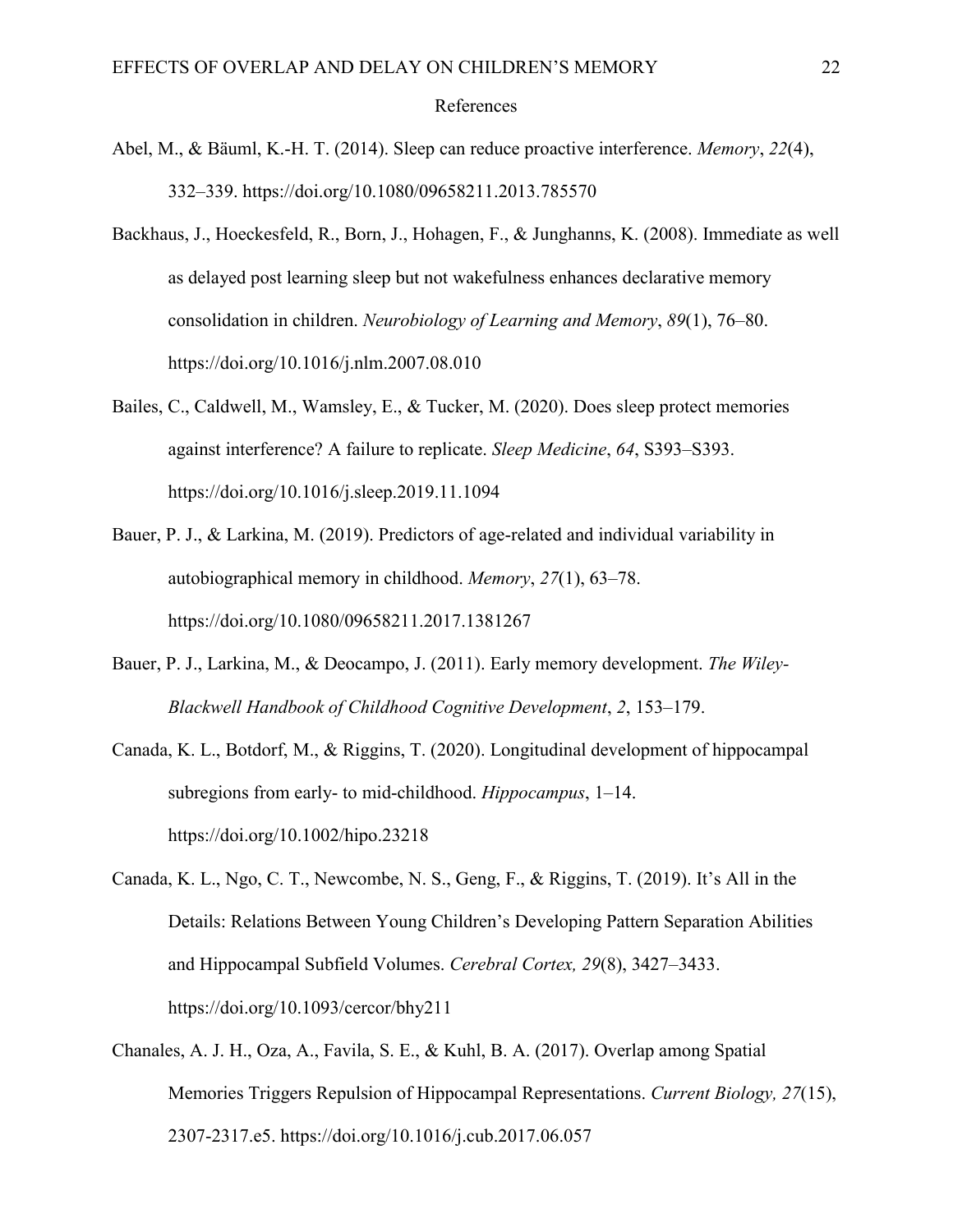- Darby, K. P., & Sloutsky, V. M. (2015). When delays improve memory: Stabilizing memory in children may require time. *Psychological Science*, *26*(12), 1937–1946. https://doi.org/10.1177/0956797615607350
- DeMaster, D., Pathman, T., Lee, J. K., & Ghetti, S. (2014). Structural development of the hippocampus and episodic memory: Developmental differences along the anterior/posterior axis. *Cerebral Cortex, 24*(11), 3036–3045. https://doi.org/10.1093/cercor/bht160
- Drummey, A. B., & Newcombe, N. S. (2002). Developmental changes in source memory. *Developmental Science*, *5*(4), 502–513. https://doi.org/10.1111/1467-7687.00243
- Eacott, M. J., & Norman, G. (2004). Integrated memory for object, place, and context in rats: A possible model of episodic-like memory? *Journal of Neuroscience*, *24*(8), 1948–1953. https://doi.org/10.1523/JNEUROSCI.2975-03.2004
- Ellenbogen, J. M., Hulbert, J. C., Stickgold, R., Dinges, D. F., & Thompson-Schill, S. L. (2006). Interfering with theories of sleep and memory: Sleep, declarative memory, and associative interference. *Current Biology*, *16*(13), 1290–1294. https://doi.org/10.1016/j.cub.2006.05.024
- Favila, S. E., Chanales, A. J. H., & Kuhl, B. A. (2016). Experience-dependent hippocampal pattern differentiation prevents interference during subsequent learning. *Nature Communications*, *7*. https://doi.org/10.1038/ncomms11066
- Flin, R., Boon, J., Knox, A. and Bull, R. (1992). The effect of a five-month delay on children's and adults' eyewitness memory*. British Journal of Psychology, 83*, 323-336. https://doi.org/10.1111/j.2044-8295.1992.tb02444.x
- Gogtay, N., Hugent, T. F., Herman, D. H., Ordonez, A., Greenstein, D., Hayashi, K. M., … Thompson, P. M. (2006). Dynamic Mapping of Normal Human Hippocampal Development. *Hippocampus, 16*, 664–672. https://doi.org/10.1002/hipo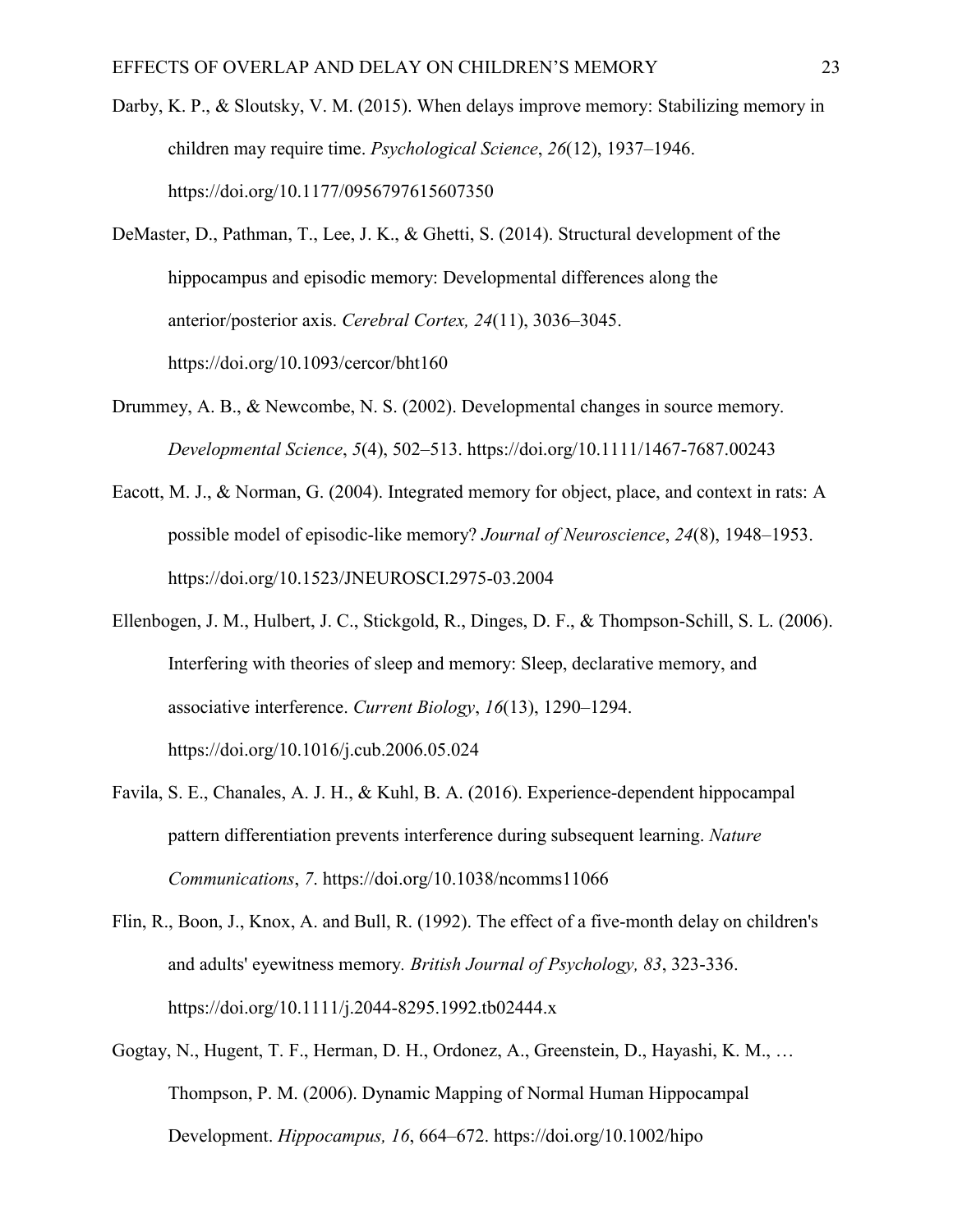- Herbert, J., & Hayne, H. (2000). Memory retrieval by 18-30-month-olds: age-related changes in representational flexibility. *Developmental Psychology*, 36(4), 473–484. https://doi.org/10.1037/0012-1649.36.4.473
- Herrmann, D., & Guadagno, M. A. (1997). Memory performance and socio-economic status. *Applied Cognitive Psychology*, *11*(2), 113–120. https://doi.org/10.1002/(SICI)1099- 0720(199704)11:2<113::AID-ACP424>3.0.CO;2-F
- Jitsumori, M., Wright, A. A., & Cook, R. G. (1988). Long-Term Proactive Interference and Novelty Enhancement Effects in Monkey List Memory. Journal of Experimental Psychology: *Animal Behavior Processes, 14*(2), 146–154. https://doi.org/10.1037/0097- 7403.14.2.146
- Kaufman, A. S. (2004). Kaufman Brief Intelligence Test–Second Edition (KBIT-2). *Circle Pines, MN: American Guidance Service*.
- Keresztes, A., Ngo, C. T., Lindenberger, U., Werkle-Bergner, M., & Newcombe, N. S. (2018). Hippocampal maturation drives memory from generalization to specificity. *Trends in Cognitive Sciences*, *22*(8), 676–686. https://doi.org/10.1016/j.tics.2018.05.004
- Krogsrud, S. K., Tamnes, C. K., Fjell, A. M., Amlien, I., Grydeland, H., Sulutvedt, U., … Walhovd, K. B. (2014). Development of hippocampal subfield volumes from 4 to 22 years. *Human Brain Mapping, 35*(11), 5646–5657. https://doi.org/10.1002/hbm.22576
- Kubo-Kawai, N., & Kawai, N. (2007). Interference effects by spatial proximity and age-related declines in spatial memory by Japanese monkeys (Macaca fuscata): Deficits in the combined use of multiple spatial cues. *Journal of Comparative Psychology, 121*(2), 189– 197. https://doi.org/10.1037/0735-7036.121.2.189
- Kurdziel, L. B. F., Duclos, K., & Spencer, R. M. C. (2013). Sleep spindles in midday naps enhance learning in preschool children. *Proceedings of the National Academy of Sciences*, *110*(43), 17267–17272. https://doi.org/10.1073/pnas.1306418110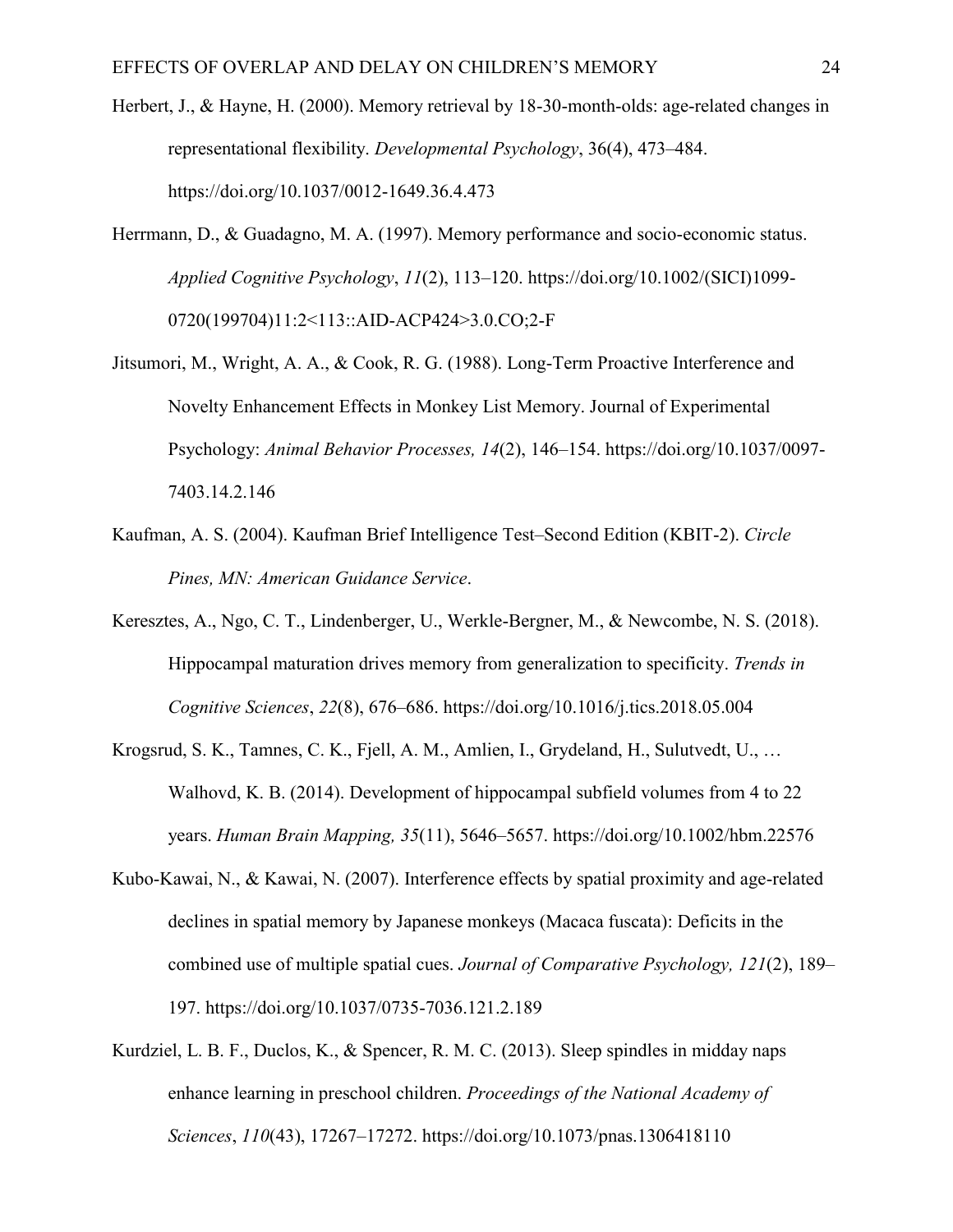- Lloyd, M. E., Doydum, A. O., & Newcombe, N. S. (2009). Memory binding in early childhood: Evidence for a retrieval deficit. *Child Development, 80*(5), 1321–1328. https://doi.org/10.1111/j.1467-8624.2009.01353.x
- Loucks, J., & Price, H. L. (2019). Memory for temporal order in action is slow developing, sensitive to deviant input, and supported by foundational cognitive processes. *Developmental Psychology*, 55(2), 263–273. https://doi.org/10.1037/dev0000637
- Morgan, K., & Hayne, H. (2010). Age-related changes in visual recognition memory during infancy and early childhood. *Developmental Psychobiology*, 53(2), 157–165. https://doi.org/10.1002/dev.20503
- Newcombe, N. S., Balcomb, F., Ferrara, K., Hansen, M., & Koski, J. (2014). Two rooms, two representations? Episodic-like memory in toddlers and preschoolers. *Developmental Science*, *17*(5), 743–756. https://doi.org/10.1111/desc.12162
- Newcombe, N.S., Benear, S.L., Ngo, C.T., & Olson, I.R. (in press). Memory in Infancy and Childhood. *Handbook on Human Memory*. Oxford University Press.
- Ngo, C. T., Horner, A. J., Newcombe, N. S., & Olson, I. R. (2019). Development of holistic episodic recollection. *Psychological Science*, *30*(12), 1696–1706. https://doi.org/10.1177/0956797619879441
- Ngo, C. T., Lin, Y., Newcombe, N. S., & Olson, I. R. (2019). Building up and wearing down episodic memory: Mnemonic discrimination and relational binding. *Journal of Experimental Psychology: General*. https://doi.org/10.1037/xge0000583
- Ngo, C. T., Newcombe, N. S., & Olson, I. R. (2018). The ontogeny of relational memory and pattern separation. *Developmental Science*, *21*(2), 1–11. https://doi.org/10.1111/desc.12556
- Olson, I. R., & Newcombe, N. S. (2014). Binding together the elements of episodes: Relational memory and the developmental trajectory of the hippocampus. In P. J. Bauer & R. Fivush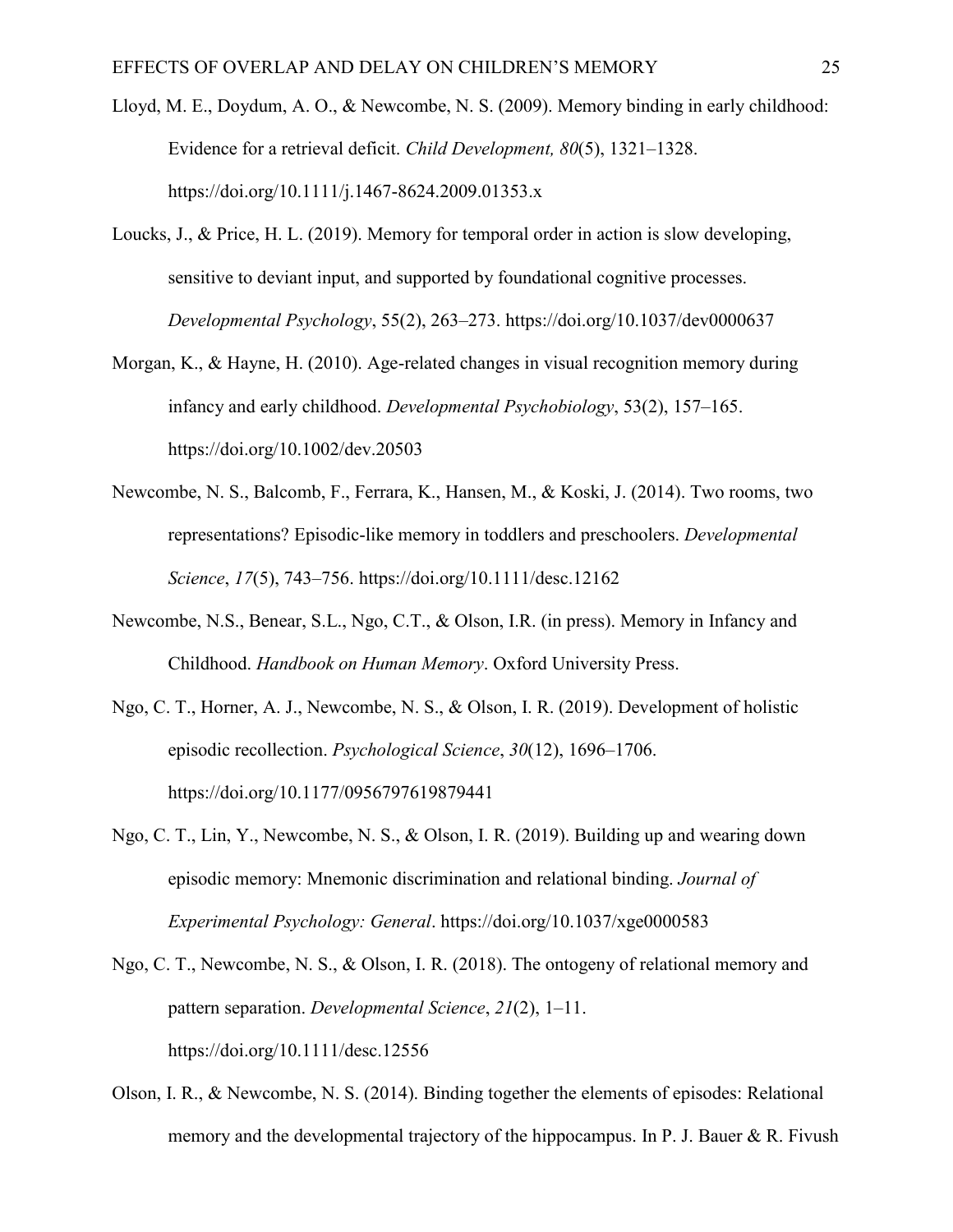(Eds.), *The Wiley Handbook on the Development of Children's Memory* (pp. 285–308). John Wiley & Sons Ltd. https://doi.org/10.1002/9781118597705.ch13

- Owens, J. A., Spirito, A., & McGuinn, M. (2000). The Children's Sleep Habits Questionnaire (CSHQ): Psychometric properties of a survey instrument for school-aged children. *Sleep*, *23*(8), 1–9. https://doi.org/10.1093/sleep/23.8.1d
- Payne, J. D., Tucker, M. A., Ellenbogen, J. M., Wamsley, E. J., Walker, M. P., Schacter, D. L., & Stickgold, R. (2012). Memory for semantically related and unrelated declarative information: The benefit of sleep, the cost of wake. *PLoS ONE*, 7(3), 1–7. https://doi.org/10.1371/journal.pone.0033079
- Piccolo, L. da R., Arteche, A. X., Fonseca, R. P., Grassi-Oliveira, R., & Salles, J. F. (2016). Influence of family socioeconomic status on IQ, language, memory and executive functions of Brazilian children. *Psicologia: Reflexão e Crítica*, *29*.
- Pöhlchen, D., Pawlizki, A., Gais, S., & Schönauer, M. (2020). Evidence against a large effect of sleep in protecting verbal memories from interference. *Journal of Sleep Research*. https://doi.org/10.1111/jsr.13042
- Poole, D.A., & White, L.T. (1993). Two years later: Effect of question repetition and retention interval on the eyewitness testimony of children and adults. *Developmental Psychology, 29(*5), 844-853.
- Prebble, S. C., Addis, D. R., & Tippett, L. J. (2013). Autobiographical memory and sense of self. *Psychological Bulletin*, *139*(4), 815–840. https://doi.org/10.1037/a0030146
- Richardson, J. T. E. (1998). Socio-economic status, social class and memory performance: A critical response to Herrmann and Guadagno (1997). *Applied Cognitive Psychology*, *12*(6), 593–609. https://doi.org/10.1002/(SICI)1099-0720(1998120)12:6<593::AID-ACP579>3.0.CO;2-P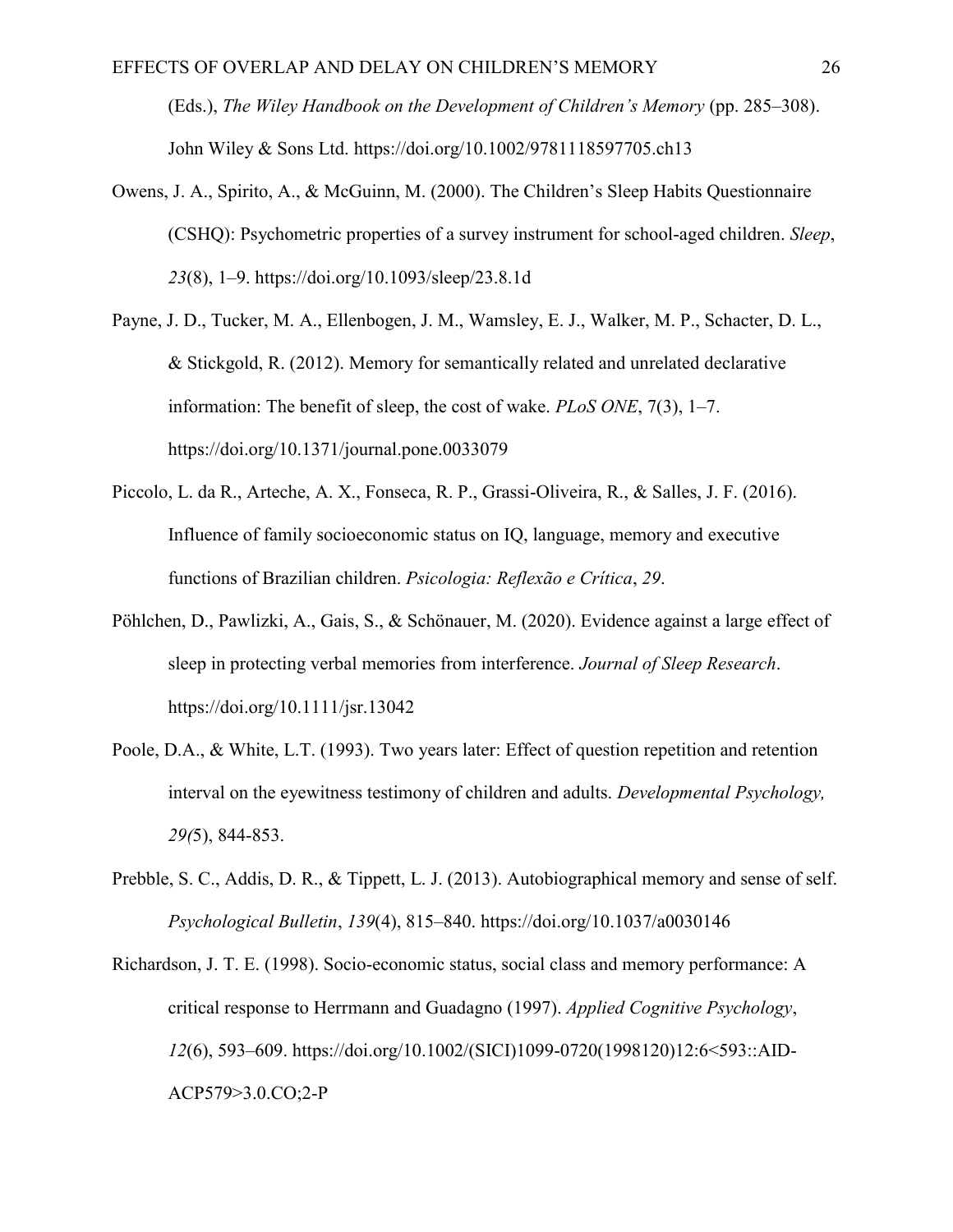- Riggins, T. (2014). Longitudinal investigation of source memory reveals different developmental trajectories for item memory and binding. *Developmental Psychology*, *50*(2), 449–459. https://doi.org/10.1037/a0033622.Longitudinal
- Riggins, T., Geng, F., Botdorf, M., Canada, K., Cox, L., & Hancock, G. R. (2018). Protracted hippocampal development is associated with age-related improvements in memory during early childhood. *NeuroImage, 174*, 127–137. https://doi.org/10.1016/j.neuroimage.2018.03.009
- Schapiro, A. C., McDevitt, E. A., Rogers, T. T., Mednick, S. C., & Norman, K. A. (2018). Human hippocampal replay during rest prioritizes weakly learned information and predicts memory performance. *Nature Communications, 9*(1), 1–20. https://doi.org/10.1038/s41467-018-06213-1
- Sheth, B. R., Varghese, R., & Truong, T. (2012). Sleep shelters verbal memory from different kinds of interference. *Sleep*. https://doi.org/10.5665/sleep.1966
- Sluzenski, J., Newcombe, N. S., & Kovacs, S. L. (2006). Binding, relational memory, and recall of naturalistic events: A developmental perspective. *Journal of Experimental Psychology: Learning Memory and Cognition, 32*(1), 89–100. https://doi.org/10.1037/0278- 7393.32.1.89
- Spencer, R. M. C., Sunm, M., & Ivry, R. B. (2006). Sleep-dependent consolidation of contextual learning. *Current Biology*, *16*(10), 1001–1005. https://doi.org/10.1016/j.cub.2006.03.094
- Szpunar, K. K., Addis, D. R., McLelland, V. C., & Schacter, D. L. (2013). Memories of the future: New insights into the adaptive value of episodic memory. *Frontiers in Behavioral Neuroscience*, *7*. https://doi.org/10.3389/fnbeh.2013.00047
- Takashima, A., Nieuwenhuis, I. L. C., Jensen, O., Talamini, L. M., Rijpkema, M., & Fernández, G. (2009). Shift from hippocampal to neocortical centered retrieval network with